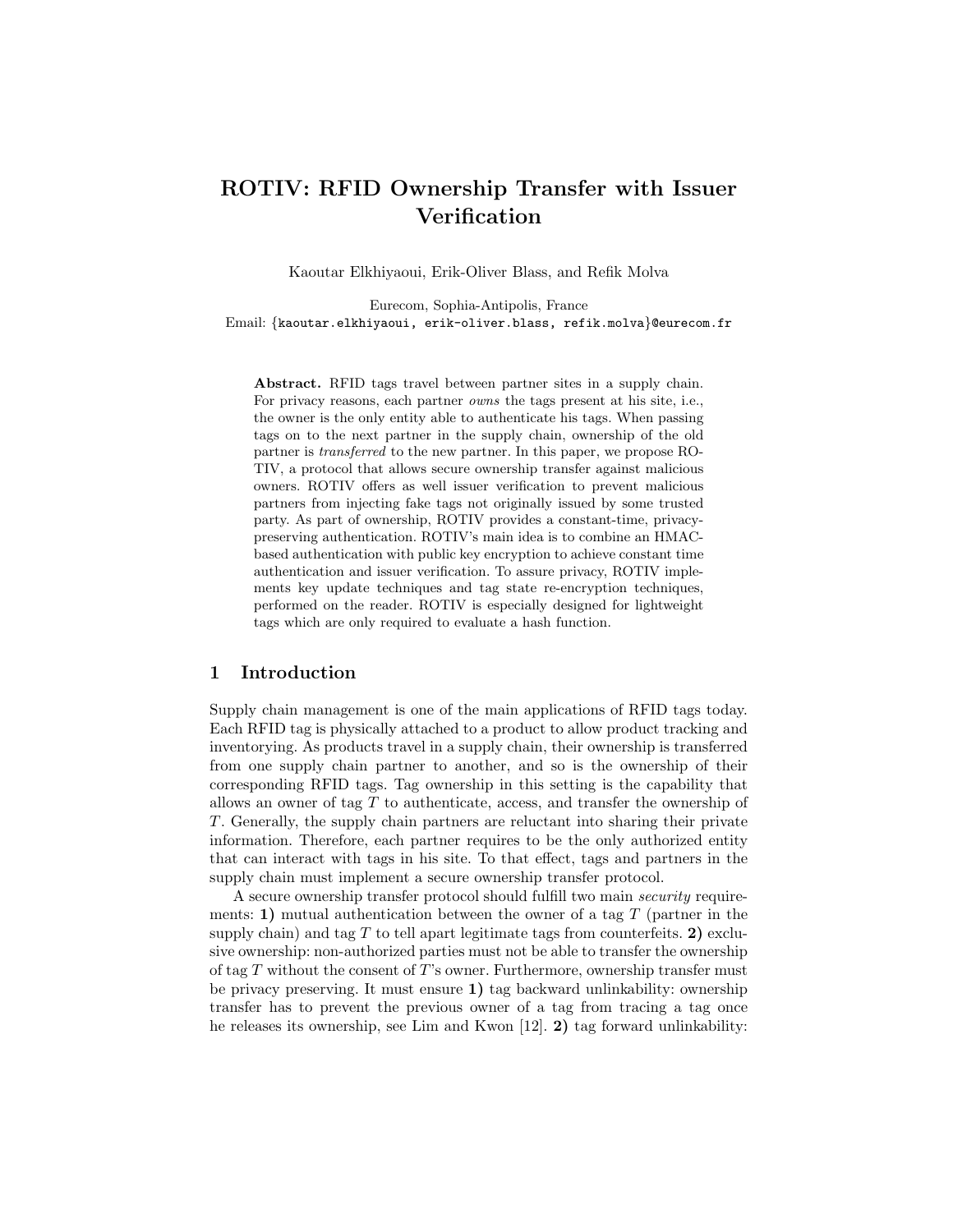ownership transfer must prevent the new owner of a tag from tracing the tag's past interactions.

In addition to the basic features of tag ownership transfer as previously addressed in [13, 12, 6, 17], this paper proposes an efficient ownership transfer protocol that also allows a party possessing the right references to verify the issuer of a tag. A possible scenario for issuer verification is a supply chain where partners want to check that a product originates from a trusted partner.

An efficient ownership transfer protocol calls for an efficient authentication protocol. Current RFID authentication schemes based on symmetric cryptographic primitives require at least a logarithmic cost in the number of tags, see Burmester et al. [4]. Previously proposed tag/reader authentication protocols that achieve constant time authentication rely on public key cryptography performed on the tag as in [11]. However, RFID tags are constrained devices that cannot implement asymmetric cryptography.

The above schemes are designed to be privacy preserving against a strong adversary as defined by Juels and Weis [8], who can continuously eavesdrop on tags' communications. We claim that such an adversary is unrealistic in distributed supply chains which is the targeted setting by ROTIV. In ROTIV, we relax some privacy requirements to achieve mutual authentication in constant time while the tag performs only symmetric cryptographic operations (hash functions).

In ROTIV, a tag  $T$  stores in addition to its *symmetric* key, a public key encryption of its identification information computed by T's owner. The public key encryption helps the owner to identify the tag  $T$  first, then the symmetric key is used to authenticate both  $T$  and its current owner. In order to ensure tag privacy, we update T's state after each successful authentication. Moreover, each tag  $T$  in ROTIV is associated with a set of ownership references.  $T$ 's ownership references allow  $T$ 's owner to authenticate  $T$  and to transfer  $T$ 's ownership. Finally, to allow tag issuer verification by third parties, a tag  $T$  stores an encryption of the issuer's signature. Provided with some trapdoor information from T's owner( the randomness used to encrypt  $\mathcal{I}$ 's signature), a third party verifier can verify whether the signature stored on T corresponds to a legitimate issuer or not.

In summary, ROTIV's contributions are:

- ownership transfer that ensures both tag forward unlinkability against the tag's new owner and tag backward unlinkability against the tag's previous owner.
- a privacy-preserving, and constant time authentication while tags are only required to compute a hash function.
- contrary to related work [16, 13, 6, 10], ROTIV does not require a trusted third party to perform tag ownership transfer.
- issuer verification protocol that allows prospective owners of a tag  $T$  to check the identity of the party issuing T.
- formal definitions of privacy and security requirements of tag ownership transfer.
- formal proofs of ROTIV security and privacy.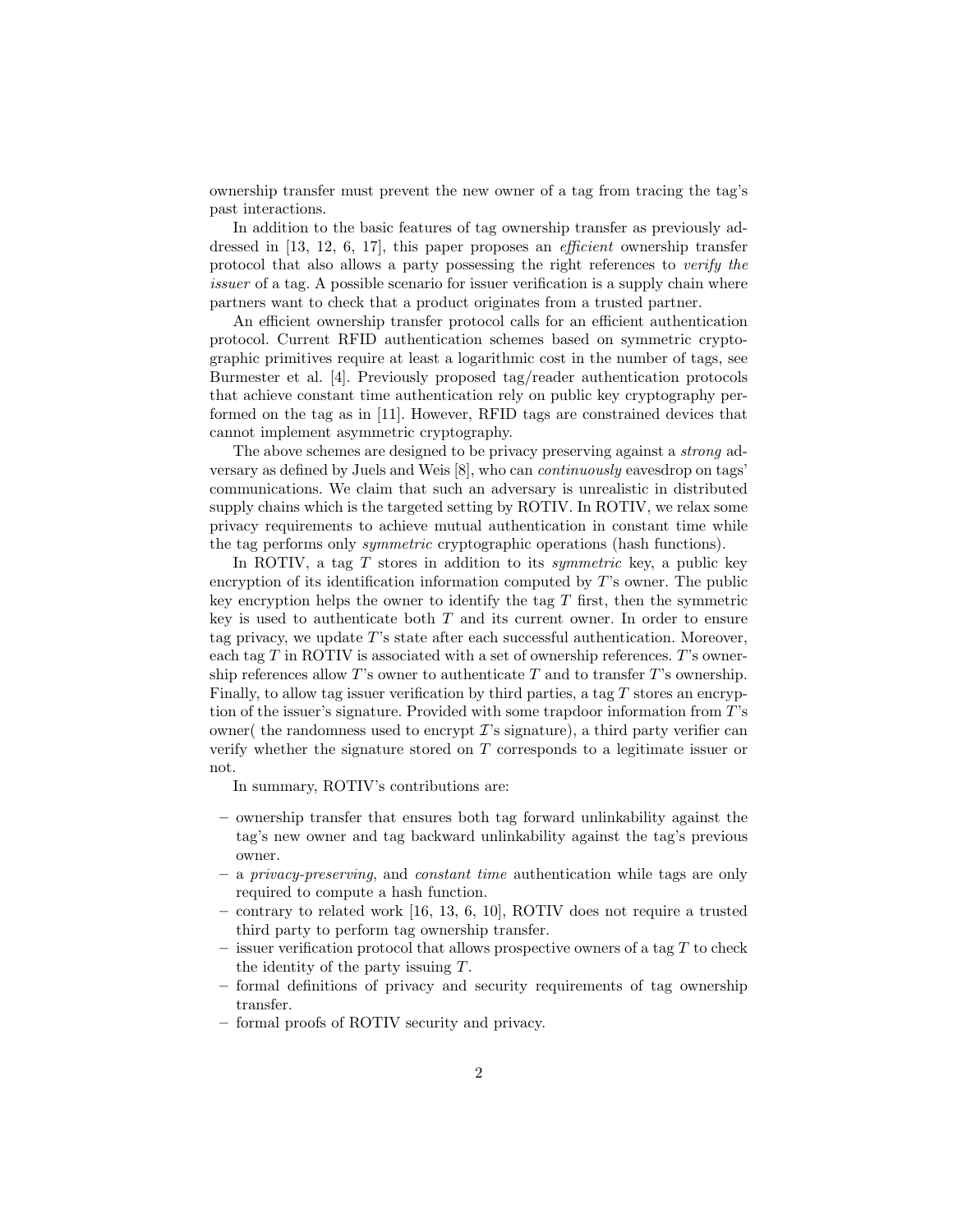## 2 RFID ownership transfer with issuer verification

An ownership transfer protocol with issuer verification involves the following entities.

## 2.1 Entities

- **Tags**  $T_i$ : Each tag is attached to a single item. A tag  $T_i$  has a re-writable memory representing  $T_i$ 's current state  $s_{(i,j)}$  at time j. Tags can compute hash function  $G$ .  $\mathcal T$  denotes the set of legitimate tags  $T_i$ .
- Issuer  $\mathcal{I}:$  The issuer  $\mathcal{I}$  initializes tags and attaches each tag  $T_i$  to a product. For each tag  $T_i$ ,  $\mathcal I$  creates a set *ownership references* ref<sub> $T_i$ </sub> that he gives to  $T_i$ 's owner.  $\mathcal I$  writes an initial state  $s_{(i,0)}$  into  $T_i$ .
- **Owner**  $O_{(T_i,k)}$ : Is the owner of a tag  $T_i$  at time k.  $O_{(T_i,k)}$  stores a set of ownership references  $\text{ref}_{T_i}^O$  that allows him to authenticate tags  $T_i$  and to transfer  $T_i$ 's ownership to a new owner.  $\mathbb O$  denotes the set of all owners  $O_{(T_i,k)}$ . An owner  $O_{(T_i,k)}$  comprises a database  $\mathcal{D}_k$  and an RFID reader  $R_k$ .
- Verifier V: Before accepting the ownership of some tag  $T_i$ , any prospective owner  $O_{(T_i,k+1)}$  wants to verify the identity of tag  $T_i$ 's issuer, therewith becoming a verifier V. Owner  $O_{(T_i,k)}$  of  $T_i$  provides V with verification references  $\text{ref}_{T_i}^V$  allowing  $V$  to verify the identity of the issuer of  $T_i$ .

#### 2.2 RFID ownership transfer with issuer verification

Secure ownership transfer raises four major requirements as follows:

1.) During daily operations, current owner  $O_{(T_i,k)}$  of tag  $T_i$  in the supply chain has to be able to perform a number of *mutual authentications* with  $T_i$ .

2.) Eventually,  $O_{(T_i,k)}$  has to pass  $T_i$  to the next owner  $O_{(T_i,k+1)}$  in the supply chain. Therefore,  $O_{(T_i,k)}$  and  $O_{(T_i,k+1)}$  must exchange the ownership references.

3.) Once previous owner  $O_{(T_i,k)}$  releases ownership of a tag  $T_i$ , new owner  $O_{(T_i,k+1)}$  must securely *update* any *secrets* stored on  $T_i$ , such that only  $O_{(T_i,k+1)}$ is able to authenticate  $T_i$  and eventually pass  $T_i$  to the next owner  $O_{(T_i,k+2)}$ .

4.) Before accepting tag ownership, a prospective owner  $O_{(T_i,k+1)}$ , has to perform *issuer verification*. That is, upon receipt of  $T_i$  verification references ref<sup>V</sup><sub>T<sub>i</sub></sub> from T<sub>i</sub>'s current owner,  $O_{(T_i,k+1)}$  is able to verify whether T<sub>i</sub> has been originally issued by  $\mathcal{I}.$ 

# 3 Problem statement

Recently proposed protocols on RFID tag ownership transfer [12, 6, 17] rely on symmetric primitives to perform privacy preserving mutual authentication and secure ownership transfer. As depicted in Figure 1, a tag  $T_i$  in these protocols

- stores a state  $s_{(i,j)} = k_{(i,j)}$ . This state corresponds to a secret key which is shared between  $T_i$  and  $T_i$ 's owner  $O_{(T_i,k)}$ .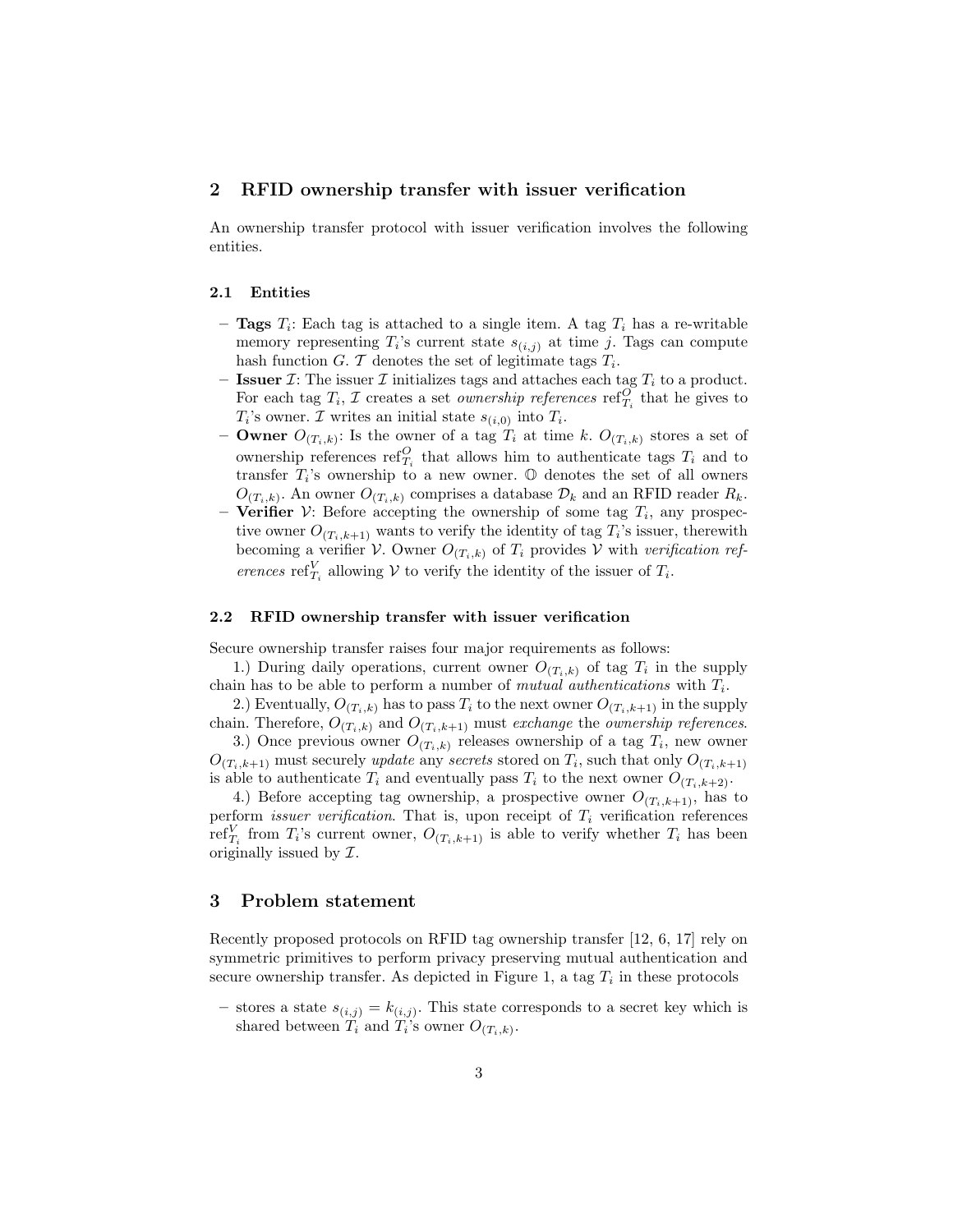

Fig. 1. Ownership transfer protocol

- computes a secure symmetric primitive  $h$  that is used to authenticate mutually  $T_i$  and  $O_{(T_i,k)}$  using the secret key  $k_{(i,j)}$ .
- computes a function f that is used to update the secret key of  $T_i$  after a successful mutual authentication.

However, such protocols suffer from inherent limitations:

1) Linear complexity: As previously proposed protocols in [12, 17, 10] use symmetric primitives to authenticate a tag  $T_i$ , an owner has to try all the tags' keys in his database to authenticate  $T_i$ . Thus, in these schemes the authentication takes a linear time in the number of tags.

2) Denial of service: To ensure forward unlinkability, tag  $T_i$  updates its key  $k_{(i,j)}$  using a secure hash function g even if the authentication with its owner  $O_{(T_i,k)}$  is not successful as shown by Ohkubo et al. [14]. Also,  $O_{(T_i,k)}$  keeps a limited set of  $\eta$  keys  $(k_{(i,j+1)}, k_{(i,j+2)}, ..., k_{(i,j+\eta)}) = (g(k_{(i,j)}), g^2(k_{(i,j)}), ..., g^{\eta}(k_{(i,j)}))$ in his database  $\mathcal{D}_k$  after each successful authentication with  $T_i$ . Thus,  $O_{(T_i,k)}$ will still be able to authenticate  $T_i$  even if the authentication fails up to  $\eta - 1$ times. However, an adversary can query  $T_i$  up to  $p > \eta$  times, and therefore desynchronize  $T_i$  and  $O_{(T_i,k)}$ .

3) No tag issuer verification: Without tag issuer verification, owners and therewith partners in the supply chain will be able to inject tags that were not issued by trusted parties. We claim that in the real world, the prospective owner of tag  $T_i$  will require verifying the origin of  $T_i$  before accepting it.

To cope with these limitations we propose ROTIV. To achieve constant time authentication, a tag  $T_i$  in ROTIV stores in addition to its symmetric key  $k_{(i,j)}$ , an Elgamal ciphertext  $c_{(i,j)}$  of  $T_i$ 's identification information. When  $T_i$  is queried, it replies with  $c_{(i,j)}$  and an HMAC computed using  $k_{(i,j)}$ . The owner decrypts  $c_{(i,j)}$  and identifies  $T_i$ . Once  $T_i$  is identified, the owner authenticates  $T_i$  through HMAC. Furthermore, to prevent denial of service, a tag in ROTIV does not update its symmetric key unless the authentication is successful. Finally, to provide tag issuer verification, the ciphertext  $c_{(i,j)}$  encrypts the signature of  $T_i$ 's identifier by the issuer.

Note that protocols presented above [12, 6, 17] are designed to be forward privacy preserving against a strong adversary that continuously monitors tags [8, 18, 15]. However, in order to achieve both constant time authentication and denial of service resistance while the tag only computes hash functions, ROTIV must consider a more *realistic* adversary model. The adversary cannot continuously monitor a tag, i.e., there is at least one communication between the tag and its owner that is unobserved by the adversary.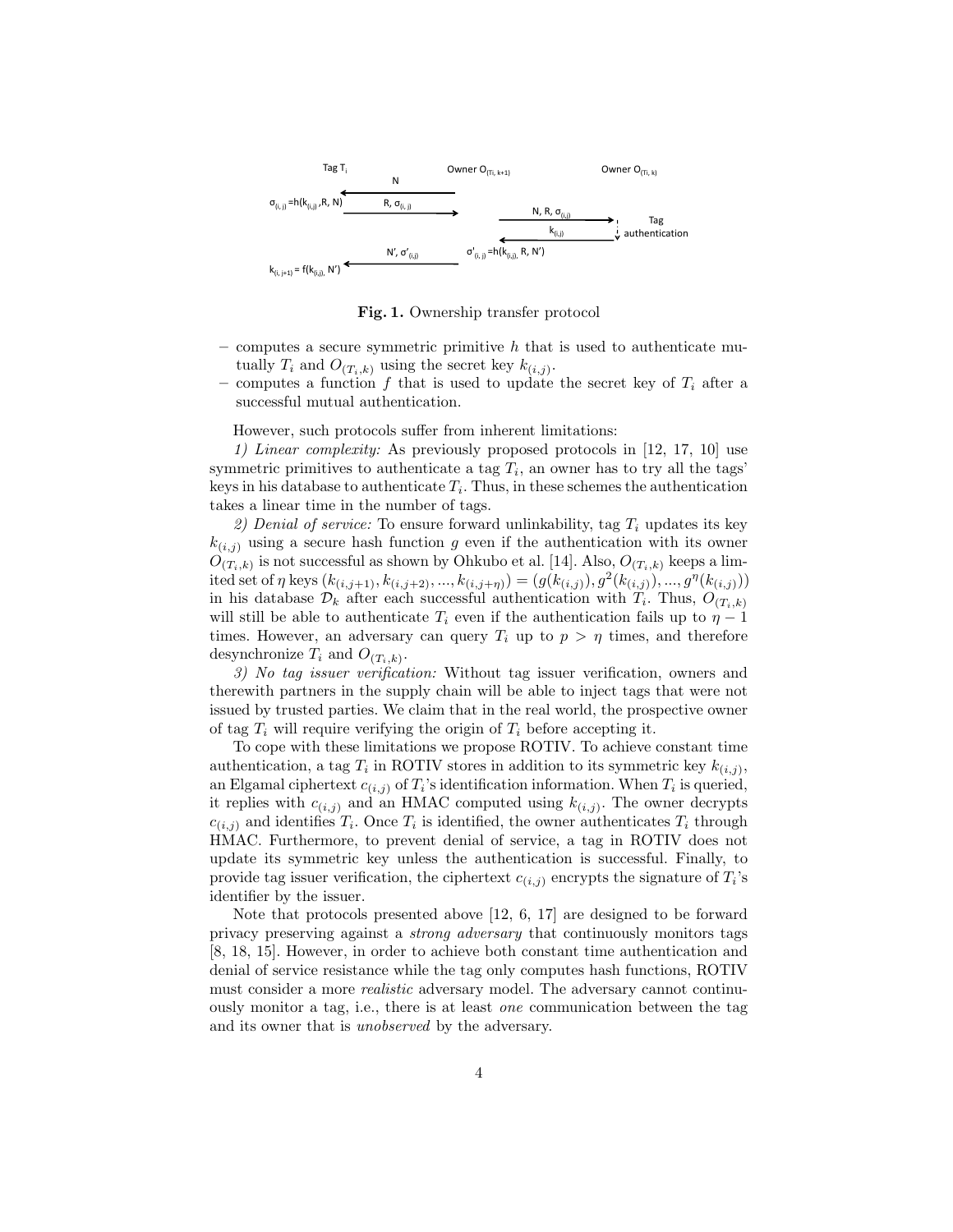Hence, ROTIV defines new privacy and security requirements that will be further discussed in Section 5. These requirements are along the same lines as recent research on RFID security such as [8, 18, 15].

Now, we present ROTIV in §4, followed by our privacy and security models in §5.

# 4 ROTIV

ROTIV takes place in subgroups of elliptic curves that support bilinear pairings.

# 4.1 Preliminaries

Bilinear pairing Let  $\mathbb{G}_1$ ,  $\mathbb{G}_2$  and  $\mathbb{G}_T$  be groups, such that  $\mathbb{G}_1$  and  $\mathbb{G}_T$  have the same prime order q. Pairing  $e: \mathbb{G}_1 \times \mathbb{G}_2 \to \mathbb{G}_T$  is a bilinear pairing if:

- 1. e is bilinear:  $\forall x, y \in \mathbb{Z}_q$ ,  $g_1 \in \mathbb{G}_1$  and  $g_2 \in \mathbb{G}_2$ ,  $e(g_1^x, g_2^y) = e(g_1, g_2)^{xy}$ ;
- 2. e is computable: there is an efficient algorithm to compute  $e(g_1, g_2)$  for any  $(g_1, g_2) \in \mathbb{G}_1 \times \mathbb{G}_2;$
- 3. e is non-degenerate: if  $g_1$  is a generator of  $\mathbb{G}_1$  and  $g_2$  is a generator of  $\mathbb{G}_2$ , then  $e(g_1, g_2)$  is a generator of  $\mathbb{G}_T$ .

ROTIV's security and privacy rely on two assumptions.

**Definition 1 (BCDH Assumption).** Let  $g_1$  be a generator of  $\mathbb{G}_1$  and  $g_2$  be a generator of  $\mathbb{G}_2$ . We say that the BCDH assumption holds if, given  $g_1, g_1^x, g_1^y, g_1^z \in$  $\mathbb{G}_1$  and  $g_2, g_2^x, g_2^y \in \mathbb{G}_2$  for random  $x, y, z \in \mathbb{F}_q$ , the probability to compute  $e(g_1, g_2)^{xyz}$  is negligible.

**Definition 2 (SXDH Assumption).** The SXDH assumption holds if  $\mathbb{G}_1$  and  $\mathbb{G}_2$  are two groups with the following properties:

- 1. There exists a bilinear pairing  $e : \mathbb{G}_1 \times \mathbb{G}_2 \to \mathbb{G}_T$ .
- 2. The decisional Diffie-Hellman problem (DDH) is hard in both  $\mathbb{G}_1$  and  $\mathbb{G}_2$ .

Thus, ROTIV uses bilinear groups where DDH is hard, see Ballard et al. [3], Ateniese et al. [1, 2]. Such groups can be chosen as specific subgroups of MNT curves. Also, results by Galbraith et al. [7] indicate the high efficiency of such pairings.

## 4.2 ROTIV description

**1. Overview** In ROTIV, a tag  $T_i$  stores a state  $s_{(i,j)} = (k_{(i,j)}, c_{(i,j)})$ , where  $k_{(i,j)}$  is a key shared with the owner of  $T_i$ , and  $c_{(i,j)}$  is an Elgamal encryption of  $T_i$ 's identification information.

When an owner  $O_{(T_i,k)}$  starts a mutual authentication with  $T_i, T_i$  replies with  $c_{(i,j)}$  along with an HMAC computed using  $T_i$ 's secret key  $k_{(i,j)}$ . Upon receipt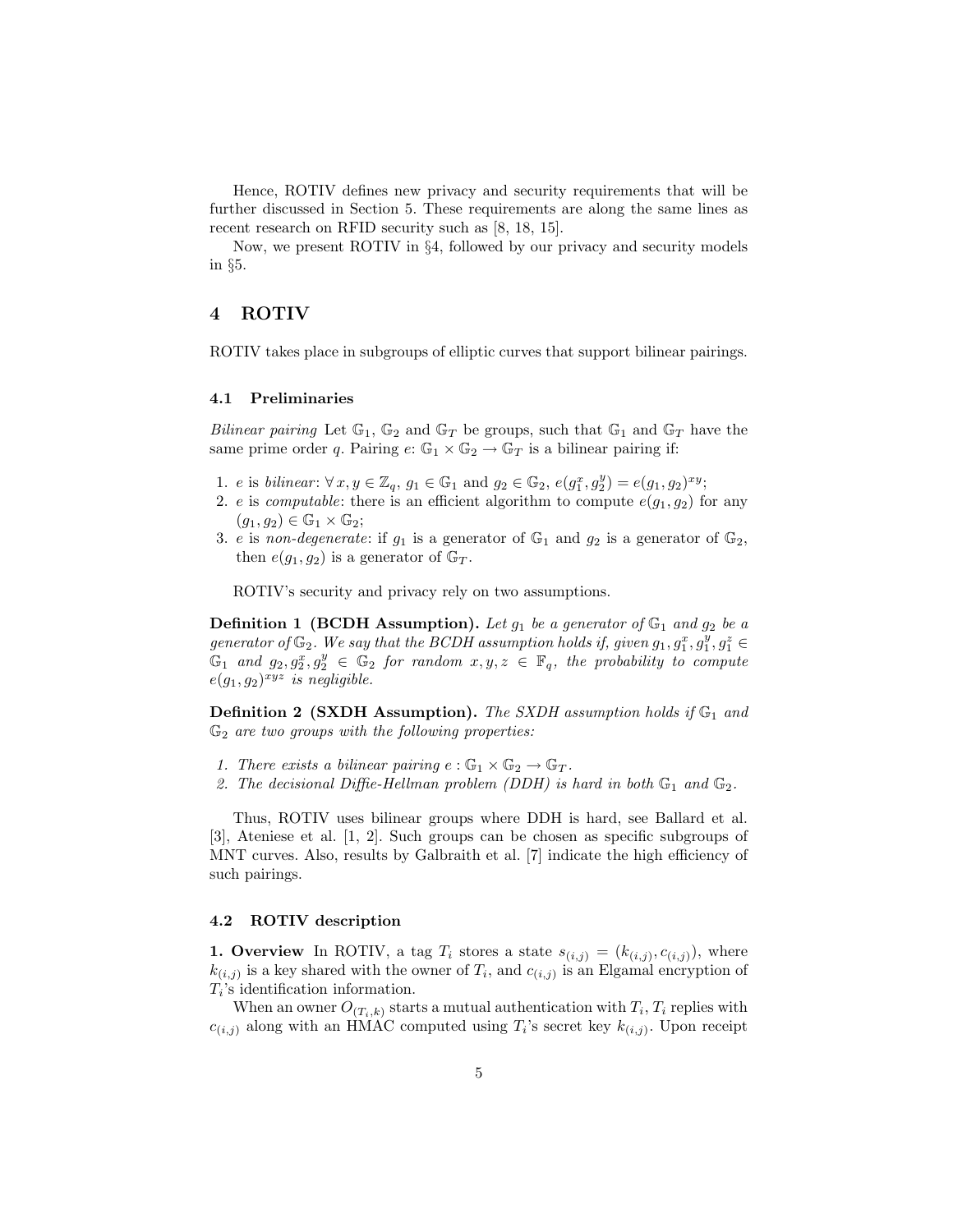of  $c_{(i,j)}$ ,  $O_{(T_i,k)}$  uses his Elgamal secret key to decrypt  $c_{(i,j)}$ . After decryption,  $O_{(T_i,k)}$  checks if the resulting plaintext is in his database  $\mathcal{D}_k$ . If so,  $O_{(T_i,k)}$  looks up the symmetric key  $k_{(i,j)}$  of tag  $T_i$  in his database and verifies the HMAC sent by  $T_i$ . Therefore, ROTIV allows for mutual authentication with tag  $T_i$  in constant time, while the tag is only required to compute a symmetric primitive, i.e., HMAC.

To perform ownership transfer of tag  $T_i$ , the current owner  $O_{(T_i,k)}$  of  $T_i$ gives  $O_{(T_i,k+1)}$   $T_i$ 's ownership references ref $_{T_i}^O$  that will be used by  $O_{(T_i,k+1)}$  to authenticate himself to  $T_i$  and to update  $T_i$ 's state.

In order to ensure  $T_i$ 's forward and backward privacy, the owner  $O_{(T_i,k)}$  of  $T_i$  updates the ciphertext stored on  $T_i$  in every authentication he runs with  $T_i$ , using Elgamal re-encryption mechanisms. Moreoever,  $T_i$  updates its key  $k_{(i,j)}$ after each successful authentication.

Finally, to achieve tag issuer verification, the ciphertext  $c_{(i,j)}$  stored on  $T_i$ encrypts a signature of  $\mathcal I$  on  $T_i$ 's identifier. To perform issuer verification for tag  $T_i$ , a verifier V is provided with the ciphertext  $c_{(i,j)}$  stored in  $T_i$  along with some trapdoor information called verification references  $\text{ref}_{T_i}^V$ . Then, given  $c_{(i,j)}$  and ref<sup>V</sup><sub>T<sub>i</sub></sub>, V is able to verify if  $c_{(i,j)}$  is an encrypted signature by  $\mathcal I$  of  $T_i$ 's identifier.

**2. Description** A ROTIV system comprises l owners  $O_{(T_i,k)}$  and n tags  $T_i$ . Each tag  $T_i$  can evaluate a cryptographic hash function  $G$  to compute an HMAC. The HMAC is used to authenticate  $T_i$  and  $T_i$ 's owner, and to update the symmetric key after each successful authentication.

In the rest of this section we use the notation  $HMAC_k(m, m') = HMAC_k(m||m'),$ where || denotes concatenation.

**Setup** The issuer *I* outputs  $(q, \mathbb{G}_1, \mathbb{G}_2, \mathbb{G}_T, g_1, g_2, e)$ , where  $\mathbb{G}_1$ ,  $\mathbb{G}_T$  are subgroups of prime order q,  $g_1$  and  $g_2$  are random generators of  $\mathbb{G}_1$  and  $\mathbb{G}_2$  respectively, and  $e : \mathbb{G}_1 \times \mathbb{G}_2 \to \mathbb{G}_T$  is a bilinear pairing. The issuer chooses  $x \in \mathbb{Z}_q^*$ and computes  $g_2^x$ . T's secret key is  $sk = x$  and his public key is  $pk = g_2^x$ .

For each owner  $O_{(T_i,k)}$  I randomly selects  $\alpha_k \in \mathbb{Z}_q^*$  and computes the pair  $(g_1^{\alpha_k^2}, g_2^{\alpha_k})$ . The system supplies each owner  $O_{(T_i,k)}$  with his secret key  $sk = \alpha_k$ and his public key  $pk = (g_1^{\alpha_k^2}, g_2^{\alpha_k})$ . All owners know each other's public key.

**Tag Initialization** The issuer  $\mathcal{I}$  initializes a tag  $T_i$  owned by  $O_{(T_i,k)}$ .  $\mathcal{I}$  picks a random number  $t_i \in \mathbb{F}_q$ . Using a cryptographic hash function  $H : \mathbb{F}_q \to \mathbb{G}_1$ ,  $\mathcal{I}$ computes  $h_i = H(t_i) \in \mathbb{G}_1$ . Then, *I* computes  $u_{(i,0)} = 1$  and  $v_{(i,0)} = h_i^x$ . Finally, *I* chooses randomly a key  $k_{(i,0)} \in \mathbb{F}_q$ . Tag  $T_i$  stores:  $s_{(i,0)} = (k_{(i,0)}, c_{(i,0)})$ , where  $c_{(i,0)} = (u_{(i,0)}, v_{(i,0)})$ . *I* gives  $O_{(T_i,k)}$  tag  $T_i$  and the corresponding ownership references  $\text{ref}_{T_i}^O = (k_i^{\text{old}}, k_i^{\text{new}}, x_i, y_i) = (k_{(i,0)}, k_{(i,0)}, t_i, h_i^x).$ 

Before accepting the tag,  $O_{(T_i,k)}$  reads  $T_i$  and checks if the ownership references verify the equation:  $e(H(x_i), g_2^x) = e(y_i, g_2)$ . If so, this implies that  $T_i$  is actually issued by  $\mathcal{I}$ , that is  $y_i = H(x_i)^x$ .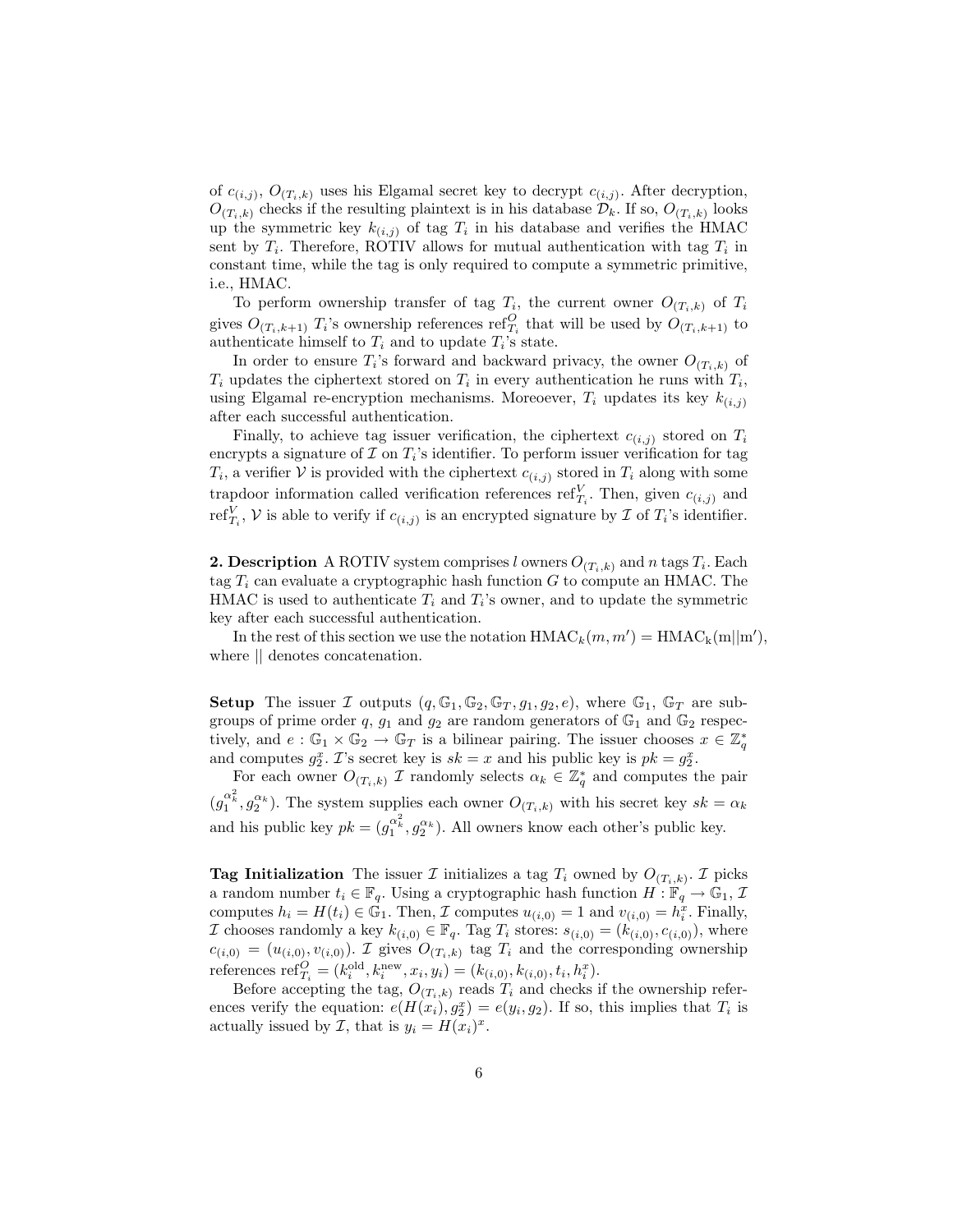| Tag T <sub>i</sub> | 1. N                                               | Owner $O_{(Ti, k)}$ |
|--------------------|----------------------------------------------------|---------------------|
|                    | 2. $\sigma_{(i, j)}$ , $c_{(i, j)}$ , $R_{(i, j)}$ |                     |
|                    | $3.\sigma'_{(i,\;j)}$ , $c_{(i,\;j+1)}$            |                     |

Fig. 2. Authentication in ROTIV

The owner  $O_{(T_i,k)}$  adds an entry  $E_{T_i}$  for tag  $T_i$  in his database  $\mathcal{D}_k$ :  $E_{T_i}$  =  $(y_i, \text{ref}_{T_i}^O)$ .  $y_i$  acts as the index of  $T_i$  in  $O_{(T_i,k)}$ 's database  $\mathcal{D}_k$ . Once the owner  $O_{(T_i,k)}$  accepts the tag, he overwrites its content. He chooses randomly  $r_{(i,1)} \in \mathbb{F}_q$ and computes an Elgamal encryption of  $y_i$  using his public key  $g_1^{\alpha_k^2}: c_{(i,1)} =$  $(u_{(i,1)}, v_{(i,1)}) = (g_1^{r_{(i,1)}}, y_i g_1^{\alpha_k^2 r_{(i,1)}})$ . Therefore,  $s_{(i,1)} = (k_{(i,1)} = k_{(i,0)}, c_{(i,1)})$ .

Authentication protocol To authenticate a tag  $T_i$ , the owner  $O_{(T_i,k)}$  decrypts the ciphertext  $c_{(i,j)} = (u_{(i,j)}, v_{(i,j)})$  sent by  $T_i$  and gets  $y_i$ . Using  $y_i$ ,  $O_{(T_i,k)}$  identifies  $T_i$  and starts a hash-based mutual authentication. If the mutual authentication succeeds, both the owner  $O_{(T_i,k)}$  and the tag  $T_i$  update their keys.

**1.** To start an authentication with tag  $T_i$ , the owner  $O_{(T_i,k)}$  sends a random nonce  $N$  to  $T_i$  as depicted in Figure 2.

Once  $T_i$  receives N, it generates a random number  $R_{(i,j)} \in \mathbb{F}_q$ . Using its secret key  $k_{(i,j)}$ ,  $T_i$  computes:  $\sigma_{(i,j)} = \text{HMAC}_{k_{(i,j)}}(N, R_{(i,j)}, c_{(i,j)})$ . This HMAC serves two purposes, it authenticates  $T_i$  and ensures the integrity of the message sent by  $T_i$ .

**2.**  $T_i$  replies with  $(R_{(i,j)}, c_{(i,j)} = (u_{(i,j)}, v_{(i,j)}), \sigma_{(i,j)}).$ 

Upon receiving  $T_i$ 's reply, the owner  $O_{(T_i,k)}$  decrypts  $c_{(i,j)}$  using his secret key  $\alpha_k$  and gets  $y_i = \frac{v_{(i,j)}}{\sqrt{2}}$  $\frac{v_{(i,j)}}{(u_{(i,j)})^{\alpha_k^2}}$ .  $O_{(T_i,k)}$  checks if  $y_i \in \mathcal{D}_k$ . If not,  $O_{(T_i,k)}$  aborts authentication. Otherwise,  $O_{(T_i,k)}$  looks up  $T_i$ 's ownership references ref $_{T_i}^O$  =  $(k_i^{\text{old}}, k_i^{\text{new}}, t_i, h_i^x)$  in  $\mathcal{D}_k$  and checks if:  $\sigma_{(i,j)} = \text{HMAC}_{k_i^{\text{new}}}(N, R_{(i,j)}, c_{(i,j)})$  or  $\sigma_{(i,j)} = \text{HMAC}_{k_i^{\text{old}}}(N, R_{(i,j)}, c_{(i,j)})$ . If not,  $O_{(T_i,k)}$  aborts authentication. If  $\text{HMAC}_{k_i^{\text{old}}}(N, R_{(i,j)}, c_{(i,j)}) = \sigma_{(i,j)}$  then  $k_{(i,j)} = k_i^{\text{old}}$ , otherwise  $k_{(i,j)} = k_i^{\text{new}}$ .  $O_{(T_i,k)}$  chooses a new random number  $r_{(i,j+1)} \in \mathbb{F}_q^*$  and computes:

$$
c_{(i,j+1)} = (u_{(i,j+1)}, v_{(i,j+1)}) = (g_1^{r_{(i,j+1)}}, y_i g_1^{\alpha_k^2 r_{(i,j+1)}})
$$

$$
\sigma'_{(i,j)} = \text{HMAC}_{k_{(i,j)}}(R_{(i,j)}, c_{(i,j+1)})
$$

Finally,  $O_{(T_i,k)}$  updates the symmetric keys  $k_i^{\text{old}}$  and  $k_i^{\text{new}}$  in his database  $\mathcal{D}_k$ :  $(k_i^{\text{old}}, k_i^{\text{new}}) = (k_{(i,j)}, G(k_{(i,j)}, N)).$ 

**3.**  $O_{(T_i,k)}$  sends  $c_{(i,j+1)}$  and  $\sigma'_{(i,j)}$  to  $T_i$ . Once  $T_i$  receives  $\sigma'_{(i,j)}$  and  $c_{(i,j+1)}$ , it checks if  $\sigma'_{(i,j)} = \text{HMAC}_{k_{(i,j)}}(R_{(i,j)}, c_{(i,j+1)}).$ If not  $T_i$  aborts authentication. Otherwise,  $T_i$  updates its key such that  $k_{(i,j+1)} = G(k_{(i,j)}, N)$  and rewrites its state  $s_{(i,j+1)} = (k_{(i,j+1)}, c_{(i,j+1)}).$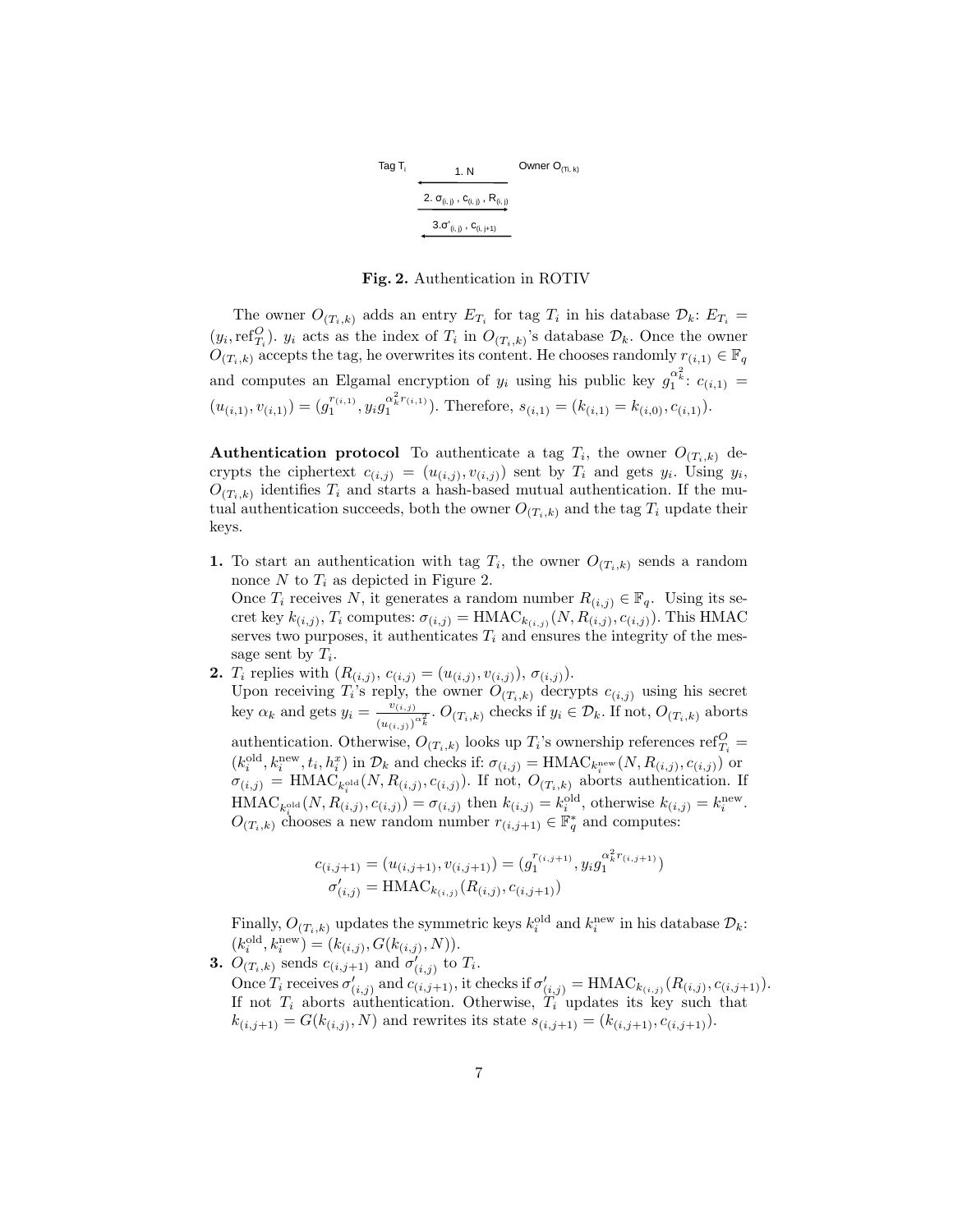$$
\begin{array}{cccc}\n\text{Tag } T_i & & \text{Verifier } V & & \text{Owner } O_{(T_i, k)} \\
\hline\n& 1. N & & \\
\hline\n& 2. \sigma_{(i, j)}, c_{(i, j)}, R_{(i, j)} & & \\
& 3. N, \sigma_{(i, j)}, c_{(i, j)}, R_{(i, j)}, A_v & \\
& 4. \text{ ref}^V_{T_i} & & \\
\hline\n& 4. \text{ref}^V_{T_i}\n\end{array}
$$

Fig. 3. Issuer verification in ROTIV

Desynchronization If the last message of the authentication protocol is lost, tag  $T_i$  will not update its state and therewith,  $T_i$  will not update its symmetric key  $k_{(i,j)}$ . However, as the owner  $O_{(T_i,k)}$  keeps both keys  $k_i^{\text{old}} = k_{(i,j)}$  and  $k_i^{\text{new}} =$  $G(k_{(i,j)}, N)$ ,  $O_{(T_i,k)}$  can always re-synchronize with  $T_i$  using  $k_i^{\text{old}}$ .

**Issuer verification protocol** In order to verify whether a tag  $T_i$  owned by  $O_{(T_i,k)}$  is actually issued by  $\mathcal{I}$ , a verifier  $\mathcal V$  proceeds as follows:

**1.**  $V$  sends a nonce N to  $T_i$ , as depicted in Figure 3.

Upon receiving N,  $T_i$  replies with  $c_{(i,j)} = (u_{(i,j)}, v_{(i,j)}) = (g_1^{r_{(i,j)}}, h_i^x g_1^{\alpha_k^2 r_{(i,j)}})$ , a random number  $R_{(i,j)}$ , and  $\sigma_{(i,j)} = \text{HMAC}_{k_{(i,j)}}(N, R_{(i,j)}, c_{(i,j)}).$ 

- 2. Once V receives  $T_i$ 's reply, he chooses a random number  $r_v \in \mathbb{F}_q^*$  and computes  $A_v = (u_{(i,j)})^{r_v} = g_1^{r_{(i,j)}r_v}$ .
- **3.** Then,  $V$  sends  $N, R_{(i,j)}, c_{(i,j)}, \sigma_{(i,j)}$  along with  $A_v$  to  $O_{(T_i,k)}$ . When receiving the tuple  $(N, R_{(i,j)}, c_{(i,j)}, \sigma_{(i,j)}, A_v)$ ,  $O_{(T_i,k)}$  identifies and authenticates  $T_i$ . If  $O_{(T_i,k)}$  is not willing to run the verification protocol for  $T_i$  he aborts the verification. Otherwise,  $O_{(T_i,k)}$  computes:  $\text{ref}_{T_i}^V = (A_{(i,j)}, B_{(i,j)}, C_{(i,j)})$  $=(t_i, H(t_i)^x, A_{v_i}^{\alpha_k}).$

**4.** 
$$
O_{(T_i,k)}
$$
 sends ref $Y'_{T_i} = (A_{(i,j)}, B_{(i,j)}, C_{(i,j)})$  to V.

Given the verification references  $\text{ref}_{T_i}^V$ ,  $\mathcal V$  checks whether the following equations hold:

$$
e(H(A_{(i,j)}), g_2^x) = e(B_{(i,j)}, g_2)
$$
\n(1)

$$
e(C_{(i,j)}, g_2) = e(A_v, g_2^{\alpha_k})
$$
\n(2)

Equation (1) verifies whether  $B_{(i,j)} = H(A_{(i,j)})^x$ , i.e., whether  $B_{(i,j)}$  is the signature of  $A_{(i,j)}$  by issuer *I*. Equation (2) checks whether  $C_{(i,j)} = \hat{A}_{v}^{\alpha_{k}}$ .

Finally, V verifies whether  $c_{(i,j)}$  is the encryption of  $B_{(i,j)}$  with the public key  $g_1^{\alpha_k^2}$  by checking if the following equation holds:

$$
e(v_{(i,j)},g_2)^{r_v}=e(B_{(i,j)},g_2)^{r_v}e(C_{(i,j)},g_2^{\alpha_k})
$$

Note that if  $c_{(i,j)}$  is the encryption of  $B_{(i,j)}$  with the public key  $g_1^{\alpha_k^2}$ , we have:  $c_{(i,j)} = (u_{(i,j)}, v_{(i,j)}) = (g_1^{r_{(i,j)}}, B_{(i,j)}g_1^{\alpha_k^2 r_{(i,j)}})$ . Therefore,  $e(v_{(i,j)}, g_2)^{r_v} = e(B_{(i,j)}, g_2)^{r_v} e(g_1^{\alpha_k^2 r_{(i,j)}}, g_2)^{r_v} = e(B_{(i,j)}, g_2)^{r_v} e(g_1^{r_v r_{(i,j)}}, g_2^{\alpha_k^2})$  $= e(B_{(i,j)}, g_2)^{r_v} e(A_v, g_2^{\alpha_k^2}) = e(B_{(i,j)}, g_2)^{r_v} e(A_v^{\alpha_k}, g_2^{\alpha_k})$  $= e(B_{(i,j)}, g_2)^{r_v} e(C_{(i,j)}, g_2^{\alpha_k})$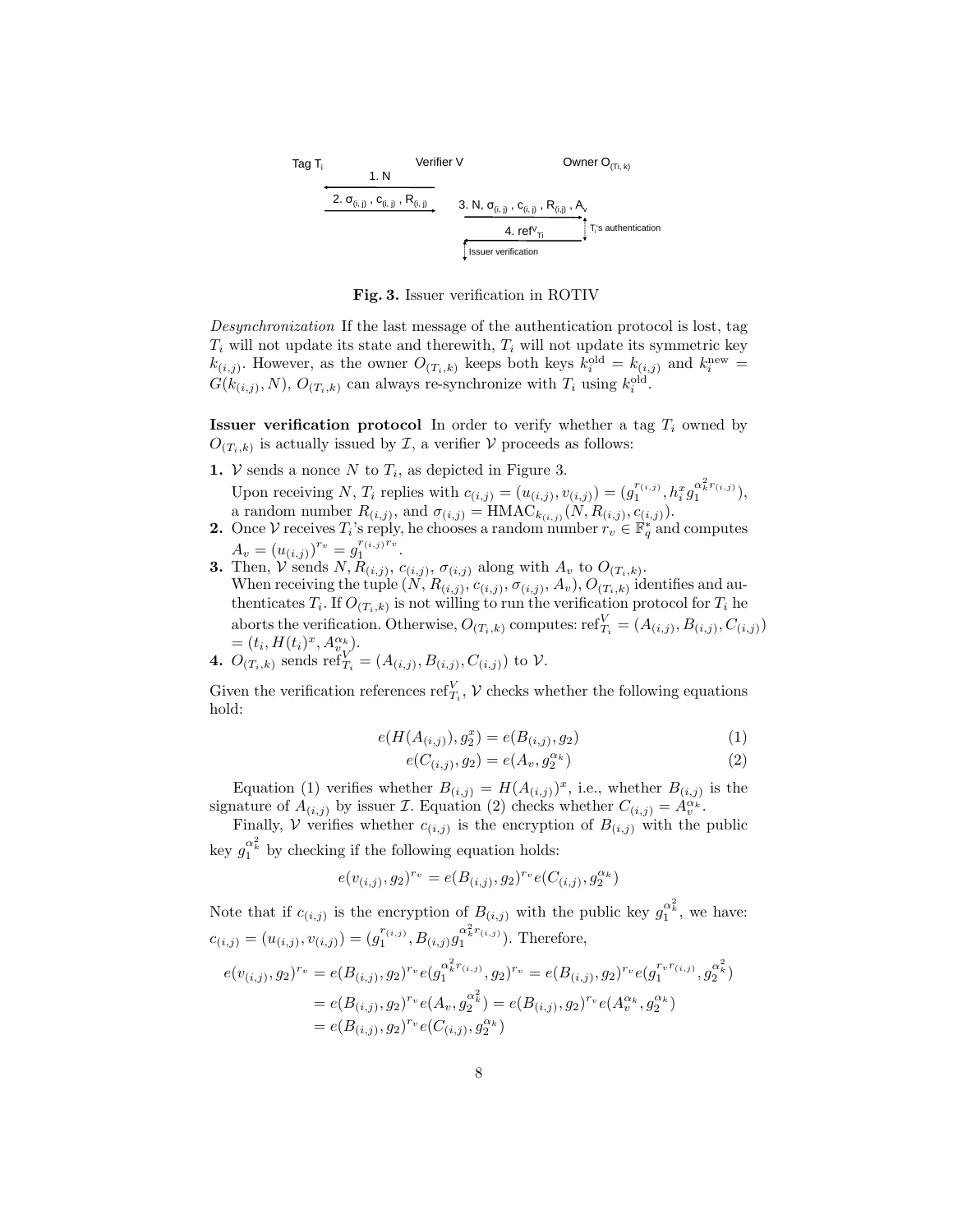Tag T<sub>i</sub> 1. N  
\n
$$
\underbrace{1. N}_{2. \sigma_{(i,j)}, c_{(i,j)}, R_{(i,j)}} \qquad \underbrace{3. N, \sigma_{(i,j)}, c_{(i,j)}, R_{(i,j)}, A}_{4. ref^{\circ}\mathcal{T}_{i}}, \mathcal{F}_{(i,j)}, \mathcal{F}_{(i,j)}, \mathcal{F}_{(i,j)}, \mathcal{F}_{(i,j)}, \mathcal{F}_{(i,j)}, \mathcal{F}_{(i,j)}, \mathcal{F}_{(i,j)}, \mathcal{F}_{(i,j)}, \mathcal{F}_{(i,j)}, \mathcal{F}_{(i,j)}, \mathcal{F}_{(i,j)}, \mathcal{F}_{(i,j)}, \mathcal{F}_{(i,j)}, \mathcal{F}_{(i,j)}, \mathcal{F}_{(i,j)}, \mathcal{F}_{(i,j)}, \mathcal{F}_{(i,j)}, \mathcal{F}_{(i,j)}, \mathcal{F}_{(i,j)}, \mathcal{F}_{(i,j)}, \mathcal{F}_{(i,j)}, \mathcal{F}_{(i,j)}, \mathcal{F}_{(i,j)}, \mathcal{F}_{(i,j)}, \mathcal{F}_{(i,j)}, \mathcal{F}_{(i,j)}, \mathcal{F}_{(i,j)}, \mathcal{F}_{(i,j)}, \mathcal{F}_{(i,j)}, \mathcal{F}_{(i,j)}, \mathcal{F}_{(i,j)}, \mathcal{F}_{(i,j)}, \mathcal{F}_{(i,j)}, \mathcal{F}_{(i,j)}, \mathcal{F}_{(i,j)}, \mathcal{F}_{(i,j)}, \mathcal{F}_{(i,j)}, \mathcal{F}_{(i,j)}, \mathcal{F}_{(i,j)}, \mathcal{F}_{(i,j)}, \mathcal{F}_{(i,j)}, \mathcal{F}_{(i,j)}, \mathcal{F}_{(i,j)}, \mathcal{F}_{(i,j)}, \mathcal{F}_{(i,j)}, \mathcal{F}_{(i,j)}, \mathcal{F}_{(i,j)}, \mathcal{F}_{(i,j)}, \mathcal{F}_{(i,j)}, \mathcal{F}_{(i,j)}, \mathcal{F}_{(i,j)}, \mathcal{F}_{(i,j)}, \mathcal{F}_{(i,j)}, \mathcal{F}_{(i,j)}, \mathcal{F}_{(i,j)}, \mathcal{F}_{(i,j)}, \mathcal{F}_{(i,j)}, \mathcal{F}_{(i,j)}, \mathcal{F}_{(i,j)}, \mathcal{F}_{(i,j)}, \mathcal{F}_{(i,j)}, \mathcal{F}_{(i,j)}, \mathcal{F}_{(i,j)}, \mathcal{F}_{(i,j)}, \mathcal{F}_{(i,j)}, \mathcal{F}_{(i,j)}, \mathcal{F}_{(i,j)}, \
$$

Fig. 4. Ownership transfer in ROTIV

If all the equations hold, V outputs  $b = 1$  meaning that  $\mathcal I$  is  $T_i$ 's issuer. Otherwise, V outputs  $b = 0$  meaning that T is not the issuer of  $T_i$ .

Ownership transfer protocol The setup of the ownership transfer in ROTIV consists of a current owner  $O_{(T_i,k)}$ , a prospective owner  $O_{(T_i,k+1)}$  and a tag  $T_i$ as shown in Figure 4. The ownership transfer consists of: a) a mutual authentication between  $T_i$  and  $O_{(T_i,k+1)}$ , **b**) an exchange of verification references  $\text{ref}_{T_i}^V$ between  $O_{(T_i,k)}$  and  $O_{(T_i,k+1)}$  to perform issuer verification, and c) an exchange of ownership references  $\text{ref}_{T_i}^O$  between  $O_{(T_i,k)}$  and  $O_{(T_i,k+1)}$  to allow  $O_{(T_i,k+1)}$ authentication.

The ownership transfer protocol between  $O_{(T_i,k)}$  and  $O_{(T_i,k+1)}$  for tag  $T_i$  is as follows:

- **1.** The owner  $O_{(T_i,k+1)}$  sends a nonce N to tag  $T_i$ .
- 2.  $T_i$  replies with  $c_{(i,j)} = (u_{(i,j)}, v_{(i,j)})$ , a random number  $R_{(i,j)}$  and HMAC  $\sigma_{(i,j)}$ .
- **3.**  $\hat{O}_{(T_i,k+1)}$  selects a random number  $r_v$  and computes  $A_v = u_{(i,j)}^{r_v}$ .  $O_{(T_i,k+1)}$ sends N,  $R_{(i,j)}$ ,  $c_{(i,j)}$ ,  $\sigma_{(i,j)}$  and  $A_v$  to  $T_i$ 's owner  $O_{(T_i,k)}$ . Given N,  $R_{(i,j)}$ ,  $c_{(i,j)}$  and  $\sigma_{(i,j)}$ ,  $O_{(T_i,k)}$  authenticates  $T_i$ . If the authentication fails,  $O_{(T_i,k)}$  informs  $O_{(T_i,k+1)}$ , who re-sends his first message to  $T_i$ . Otherwise,  $O_{(T_i,k)}$  supplies  $O_{(T_i,k+1)}$  with:  $\text{ref}_{T_i}^O = (k_i^{\text{old}}, k_i^{\text{new}}, x_i, y_i)$  $(k_{(i,j)}, k_{(i,j)}, t_i, h_i^x = H(t_i)^x)$  and  $\text{ref}_{T_i}^V = (A_{(i,j)}, B_{(i,j)}, C_{(i,j)}) = (t_i, h_i^x, A_v^{\alpha_k})$ .
- **4.** Provided with  $\text{ref}_{T_i}^O$ ,  $O_{(T_i,k+1)}$  checks if the equation  $\sigma_{(i,j)} = \text{HMAC}_{k_{(i,j)}}(N,$  $R_{(i,j)}, c_{(i,j)}$  holds. If it does, this implies that the key  $k_{(i,j)}$  provided by  $O_{(T_i,k)}$  corresponds to tag  $T_i$ . Given ref<sub> $T_i$ </sub>,  $O_{(T_i,k+1)}$  verifies whether the issuer of  $T_i$  is  $\mathcal I$ . If the verification fails,  $O_{(T_i,k+1)}$  aborts the ownership transfer. If not,  $O_{(T_i,k+1)}$  adds the entry

 $(y_i, \text{ref}_{T_i}^O)$  into his database  $\mathcal{D}_{k+1}$ , and finishes the authentication with  $T_i$ .  $O_{(T_i,k+1)}$  chooses a new random number  $r_{(i,j+1)} \in \mathbb{F}_q^*$  and computes:

$$
c_{(i,j+1)} = (u_{(i,j+1)}, v_{(i,j+1)}) = (g_1^{r_{(i,j+1)}}, y_i g_1^{\alpha_{k+1}^2 r_{(i,j+1)}})
$$
  

$$
\sigma'_{(i,j)} = \text{HMAC}_{k_{(i,j)}}(R_{(i,j)}, c_{(i,j+1)})
$$

So,  $c_{(i,j+1)}$  is the encryption of  $y_i$  with  $O_{(T_i,k+1)}$ 's public key  $g_1^{\alpha_{k+1}^2}$ .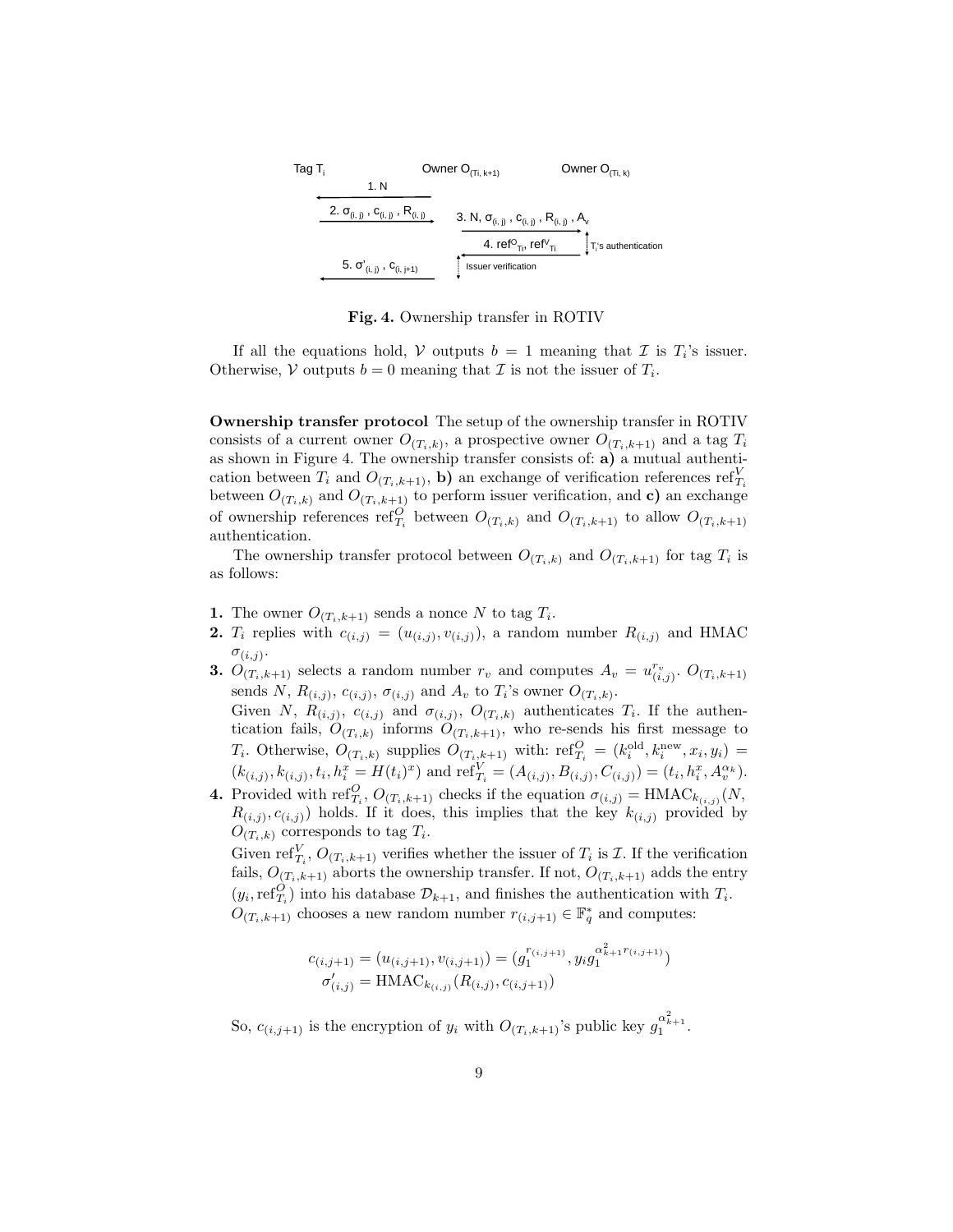**5.**  $O_{(T_i,k+1)}$  sends  $c_{(i,j+1)}$  and  $\sigma'_{(i,j)}$  to  $T_i$ , and updates its database  $\mathcal{D}_{k+1}$  as in the authentication protocol presented above.

Upon receiving  $c_{(i,j+1)}$  and  $\sigma'_{(i,j)}$ ,  $T_i$  authenticates  $O_{(T_i,k+1)}$ . If the authentication succeeds  $T_i$  updates its state accordingly.

# 5 Privacy and security models

We assume that the communication channel between owners during an ownership transfer and an owner and a verifier during an issuer verification protocol are secure. That is, an adversary  $A$  has only access to the interactions between tags and owners and the wireless interactions between tags and verifiers.

#### 5.1 Privacy

Inspired by previous work on ownership transfer  $[12, 5]$ , we formally define using experiments the two major privacy requirements for ownership transfer which are tag forward unlinkability and tag backward unlinkability. In the setting of tag ownership transfer, forward unlinkability ensures that when a new owner  $O_{(T, k+1)}$  acquires T's secrets after a successful ownership transfer at time  $k+1$ , he still cannot tell whether T has participated in protocol runs at time  $t < k+1$ . On the other hand, backward unlinkability, ensures that when a previous owner  $O_{(T,k)}$  releases tag's ownership at time  $k+1$ , he still cannot tell whether T is involved in interactions that occured at time  $t > k + 1$ .

In the remainder of this section, we assume that the adversary  $A$  has access to oracles:

 $-\mathcal{O}_{\mathcal{T}}$  is an oracle that, when queried, randomly returns a tag T from the set of tags  $\mathcal{T}$ .

-  $\mathcal{O}_{\text{flip}}$  is an oracle that, when queried with two tags  $T_0$  and  $T_1$ , randomly chooses  $b \in \{0, 1\}$  and returns  $T_b$ .

 $-\mathcal{O}_0$  is an oracle that, when queried, returns a randomly selected owner O from the set of legitimate owners O.

Forward unlinkability The forward unlinkability experiment captures the capabilities of adversary  $A$  who is allowed to own a tag  $T$  at the end of his attack, and who has to decide if T was already involved in previous interactions.

As discussed in Section 3, in order to achieve constant time authentication and denial of service resistance, we assume that there is at least one communication between  $T$  and its owner that is un-observed by  $\mathcal{A}$ .

Our forward unlinkability experiment is indistinguishability based as proposed by Juels and Weis [8]. Adversary  $\mathcal{A}(r, s, t, \epsilon)$  has access to tags in two phases. In the learning phase, as depicted in Algorithm 1, oracle  $\mathcal{O}_\mathcal{T}$  gives A two tags  $T_0$  and  $T_1$  that he can eavesdrop on by calling OBSERVEINTERACTION( $T_i$ ) for a maximum of t times. Note that OBSERVEINTERACTION( $T_i$ ) eavesdrops on tag  $T_i$  during mutual authentications, ownership transfer or issuer verification.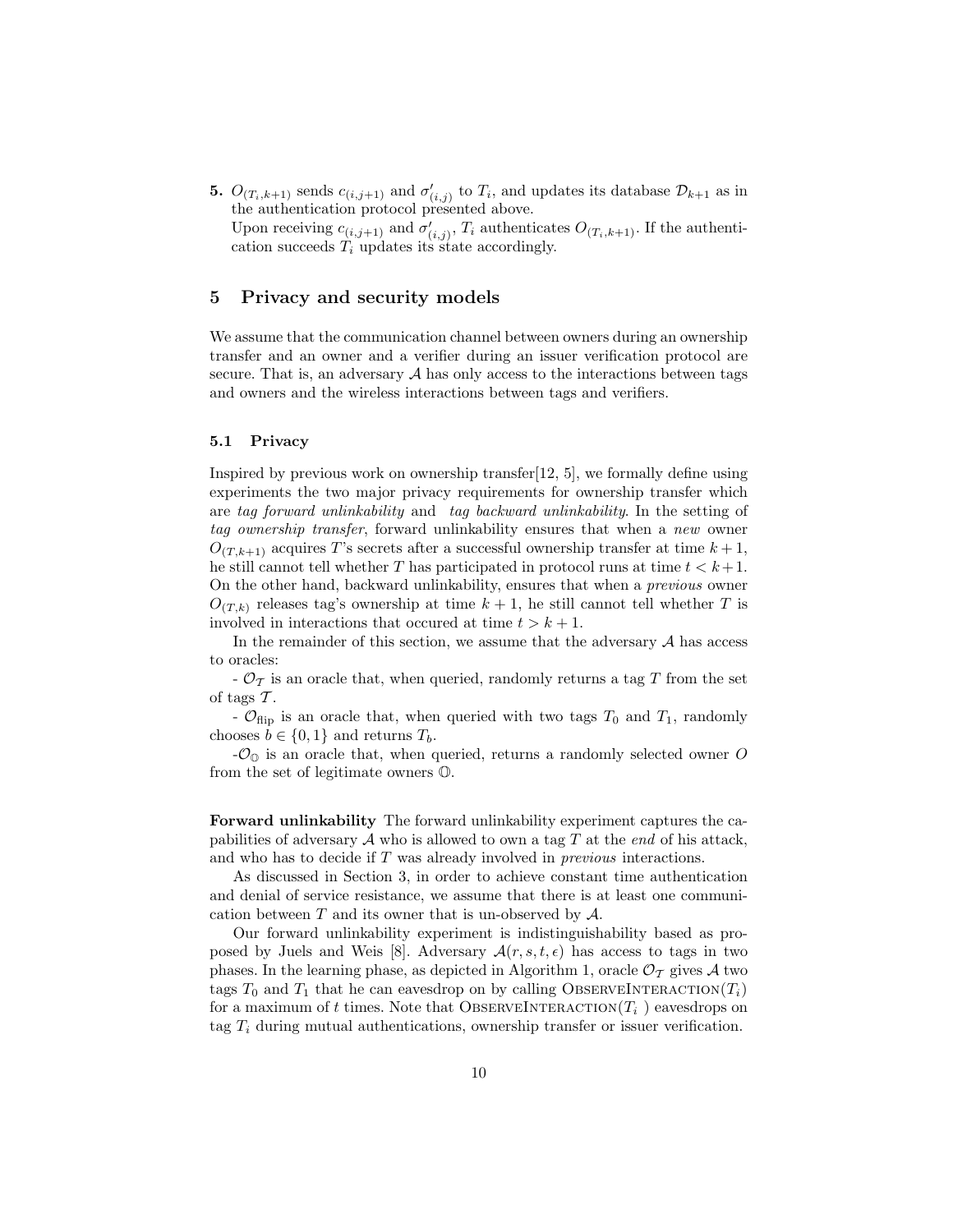In addition to  $T_0$  and  $T_1$ ,  $\mathcal{O}_T$  gives  $\mathcal A$  a set of r tags  $T_i'$ . The ownership of  $T_i'$  is then transferred to A through TRANSFEROWNERSHIP( $T_i', O_{(T_i', k)}, A$ ). A is now allowed to run up to s mutual authentication with  $T_i'$ .

In the challenge phase as depicted in Algorithm 2,  $T_0$  and  $T_1$  run once a mutual authentication with their respective owners (cf., RUNAUTH) outside the range of the adversary A. Then, the oracle  $\mathcal{O}_{\text{flip}}$  queried with the tags  $T_0$  and  $T_1$ , selects randomly  $b \in \{0,1\}$  and returns the tag  $T_b$  to A. Then, the ownership of tag  $T_b$  will be transferred to A. Then, A can run up to t mutual authentication with tag  $T_b$ .

A calls as well oracle  $\mathcal{O}_{\mathcal{T}}$  that supplies him with r tags  $T''_i$ . Then, the ownership of  $T_i''$  is transferred to A, who now can run up to s mutual authentication with  $T''_i$ . Finally, A outputs his guess of the value of b.

 $A$  is *successful*, if his guess of  $b$  is correct.

```
T_0 \leftarrow \mathcal{O}_\mathcal{T};T_1 \leftarrow \mathcal{O}_\mathcal{T};for j := 1 to t do
      OBSERVEINTERACTION(T_0);
       OBSERVEINTERACTION(T_1);
  end
  for i := 1 to r do
       T'_i \leftarrow \mathcal{O}_\mathcal{T};TRANSFEROWNERSHIP(T_i', O_{(T_i', k)}, A);for j := 1 to s do
            \text{RunAuff}(T'_i, \mathcal{A})end
  end
Algorithm 1: A's forward unlinkabil-
ity learning phase
                                                          \text{RunAUTH}(T_0, O_{(T_0,k)});
                                                          // Unobserved by A.
                                                          RUNAUTH(T_1, O_{(T_1,k)});
                                                          // Unobserved by A.
                                                          T_b \leftarrow \mathcal{O}_{\text{flip}}\{T_0, T_1\};TRANSFEROWNERSHIP(T_b, O_{(T_b,k)}, \mathcal{A});
                                                          for j := 1 to t do
                                                          RUNAUTH(T_b, A);end
                                                          for i := 1 to r do
                                                               T''_i \leftarrow \mathcal{O}_\mathcal{T};TRANSFEROWNERSHIP(T''_i, O_{(T''_i,k)}, A);for j := 1 to s do
                                                                    \text{RunAuff}(T''_i, \mathcal{A})end
                                                          end
                                                          OUTPUT b;
                                                       Algorithm 2: A's forward unlinkabil-
                                                       ity challenge phase
```
Definition 3 (Forward Unlinkability). ROTIV provides forward unlinkability  $\Leftrightarrow$  For any adversary A, inequality  $Pr(A \text{ is successful}) \leq \frac{1}{2} + \epsilon$  holds, where  $\epsilon$  is negligible.

Backward unlinkability Note that in scenarios where mutual authentication is required, the notion of backward unlinkability has been proven to be unachievable without tag performing public key cryptography operations, see Paise and Vaudenay [15]. In order to achieve at least a slightly weaker notion of backward unlinkability, we add the assumption that a previous owner  $O(T,k)$  of tag  $T$  cannot continuously monitor  $T$  after releasing  $T$ 's ownership. This has been previously suggested by, e.g., Lim and Kwon [12], Dimitrou [5].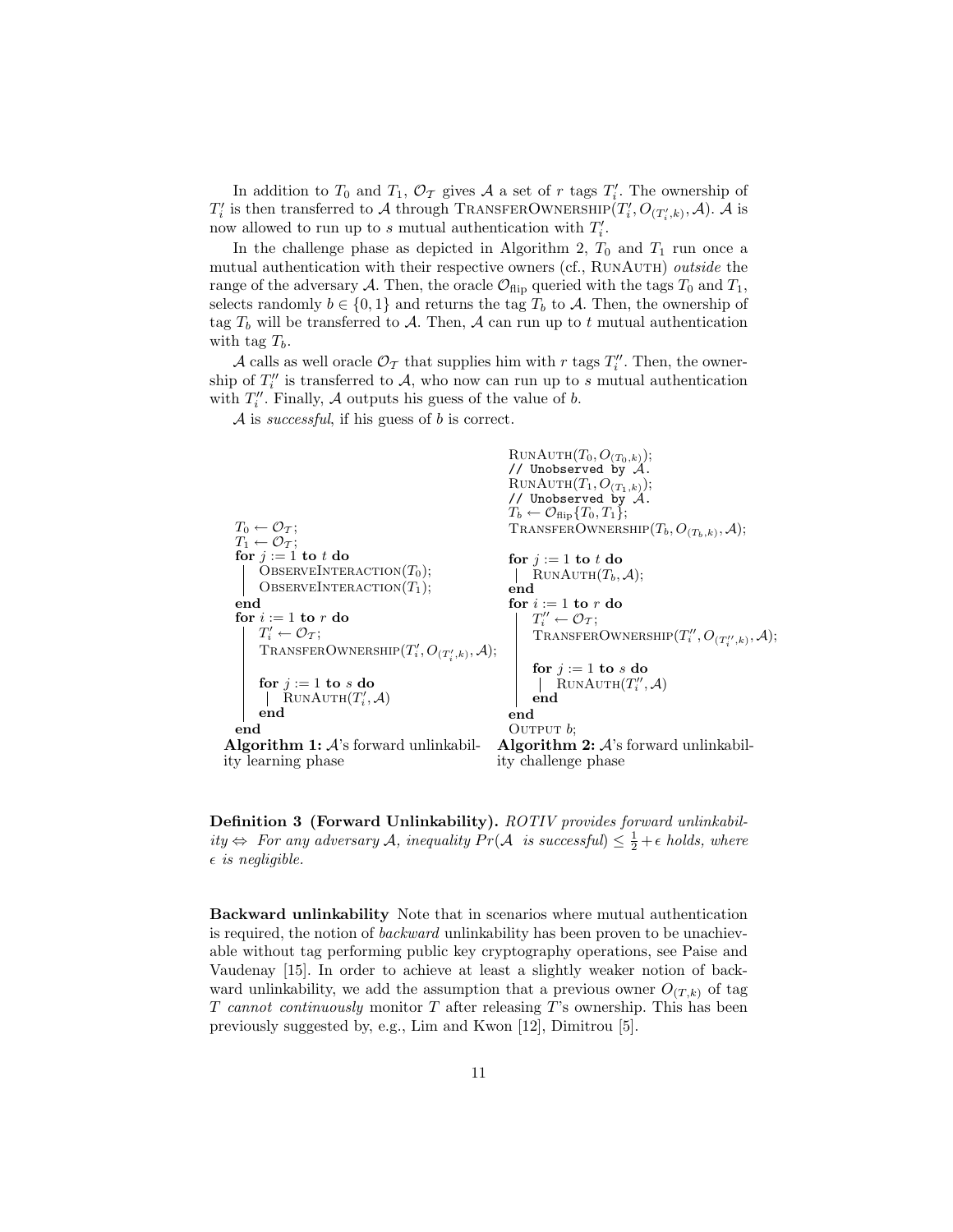The backward unlinkability experiment captures the capabilities of an adversary  $A$  who *releases* the ownership of tag  $T$  during his attack and has to tell whether  $T$  is involved in future protocol transactions.

In the learning phase, cf., Algorithm 3, oracle  $\mathcal{O}_{\mathcal{T}}$  selects randomly two tags  $T_0$  and  $T_1$ . Then, the ownership of these two tags is transferred to A. A is allowed to run up to t mutual authentications with tags  $T_0$  and  $T_1$ .

 $\mathcal{O}_{\mathcal{T}}$  gives A also a set of r tags  $T_i'$ . Then, the ownership of tags  $T_i'$  is transferred to  $A$ , who can then perform up to s mutual authentications with tags  $T_i'.$ 

At the end of the learning phase, the oracle  $\mathcal{O}_{\mathbb{Q}}$  supplies A with two randomly selected owners. A then, releases the ownership of tags  $T_0$  and  $T_1$ .

```
T_0 \leftarrow \mathcal{O}_{\mathcal{T}};T_1 \leftarrow \mathcal{O}_\mathcal{T};TRANSFEROWNERSHIP(T_0, O_{(T_0,k)}, \mathcal{A});
TRANSFEROWNERSHIP(T_1, O_{(T_1,k)}, \mathcal{A});
for j := 1 to t do
     RUNAUTH(T_0, \mathcal{A});RUNAUTH(T_1,\mathcal{A});end
for i := 1 to r do
      T'_i \leftarrow \mathcal{O}_\mathcal{T};TRANSFEROWNERSHIP(T_i', O_{(T_i', k)}, A); \begin{array}{c} I_b \leftarrow \text{Unip}\{I_0, I_1\} \\ \text{for } j := 1 \text{ to } t \text{ do} \end{array}for j := 1 to s do
            \text{RunAuff}(T'_i, \mathcal{A})end
end
O_{(T_0,k+1)} \leftarrow O_{\mathbb{O}};TRANSFEROWNERSHIP(T_0, \mathcal{A}, O_{(T_0,k+1)});O_{(T_1,k+1)} \leftarrow O_0;TRANSFEROWNERSHIP(T_1, \mathcal{A}, O_{(T_1,k+1)});RUNAUTH(T_0, O_{(T_0, k+1)});
                                                                     // Unobserved by \mathcal{A}.
                                                                     RUNAUTH(T_1, O_{(T_1, k+1)});
                                                                     // Unobserved by A.
                                                                     T_b \leftarrow \mathcal{O}_{\text{flip}}\{T_0, T_1\};\qquad \qquad \text{OBSERVEINTERACTION}(T_b);end
                                                                     for i := 1 to r do
                                                                           T''_i \leftarrow \mathcal{O}_\mathcal{T};TRANSFEROWNERSHIP(T''_i, O_{(T''_i,k)}, A);for j := 1 to s do
                                                                                  \text{RunAuff}(T''_i, \mathcal{A})end
                                                                     end
                                                                     OUTPUT b;
```
Algorithm  $3: A$ 's backward unlinkability learning phase

Algorithm 4: A's backward unlinkability challenge phase

In the challenge phase as depicted in Algorithm 4,  $T_0$  and  $T_1$  run a mutual authentication with their respective owners outside the range of the adversary A. The oracle  $\mathcal{O}_{\text{flip}}$  queried with tags  $T_0$  and  $T_1$ , chooses randomly  $b \in \{0, 1\}$ and returns the tag  $T_b$  to A. A is allowed to eavesdrop on  $T_b$  for a maximum of t times.

 $\mathcal A$  queries also the oracle  $\mathcal O_{\mathcal T}$  that supplies  $\mathcal A$  with  $r$  tags  $T''_i$ . The ownership of  $T''_i$  is transferred to A, who is allowed to run up to s mutual authentication with  $T''_i$ . Finally, A outputs his guess of the value of b. A is successful, if his guess of b is correct.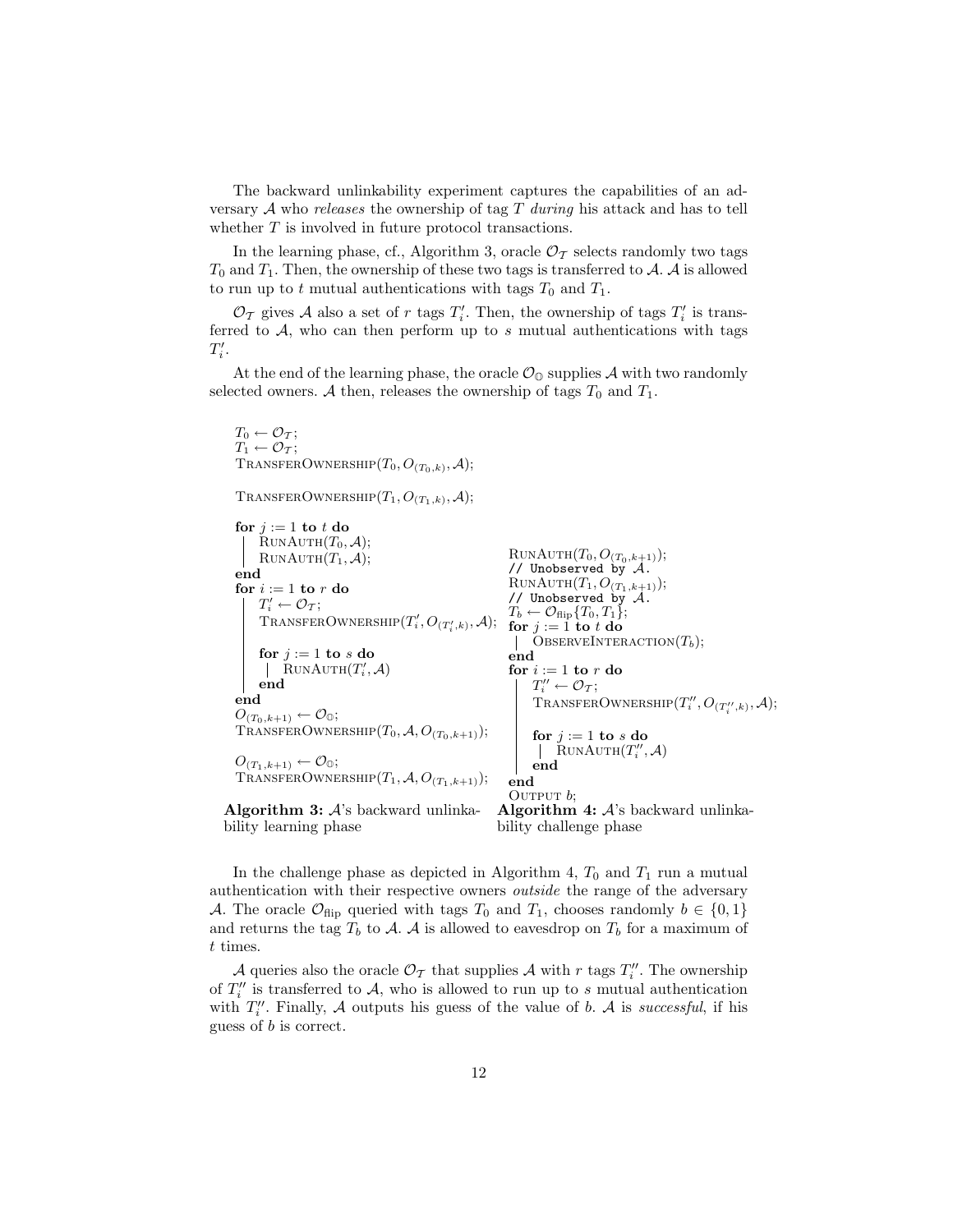Definition 4 (Backward Unlinkability). ROTIV provides backward unlinkability  $\Leftrightarrow$  For any adversary A, inequality  $Pr(A \text{ is successful}) \leq \frac{1}{2} + \epsilon$  holds, where  $\epsilon$  is negligible.

#### 5.2 Security

As ROTIV consists of two main protocols, an ownership transfer protocol and an issuer verification protocol, we introduce the security requirements for each protocol separately. The adversary  $A$  in this section is a direct adaptation of the non-narrow destructive adversary by Vaudenay [18] and Paise and Vaudenay [15] to tag ownership transfer in supply chains.

Ownership transfer A secure ownership transfer must assure the following properties:

a) Mutual authentication A secure ownership transfer protocol must ensure that, when a tag  $T$  runs a successful mutual authentication with owner  $O$ , this implies that  $O$  is T's current owner with high probability. Also, when an owner  $O$  runs a successful mutual authentication with a tag  $T$ , it yields that  $T$  is a legitimate tag with high probability.

We define an authentication game in accordance with Lim and Kwon [12], Vaudenay [18] and Paise and Vaudenay [15]. This game proceeds in two phases. During the learning phase as depicted in Algorithm 5, an adversary  $\mathcal{A}(r, s, t, \epsilon)$ is supplied with a challenge tag  $T_c$  from oracle  $\mathcal{O}_T$ . A is not allowed to read the internal state of  $T_c$ . A is allowed to eavesdrop on r mutual authentications between  $T_c$  and its owner  $O_{(T_c,k)}$ , cf., RUNAUTH $(T_c, O_{(T_c,k)})$ . He can also alter authentications by modifying the messages exchanged between  $T_c$  and its owner  $O_{(T_c,k)}$ , cf., ALTERAUTH $(T_c, O_{(T_c,k)})$ . A is allowed as well to start s authentications with  $T_c$  while impersonating  $O_{(T_c,k)}$ , (cf., RUNAUTH $(T_c, \mathcal{A})$ ). Also he can start t authentications with  $O_{(T_c,k)}$  while impersonating  $T_c$ , cf., RUNAUTH( $A$ ,  $O_{(T_c,k)}$ ).

 $T_c \leftarrow \mathcal{O}_\mathcal{T};$ for  $i = 1$  to  $r$  do RUNAUTH $(T_c, O_{(T_c,k)})$ ; ALTERAUTH $(T_c, O_{(T_c,k)})$ ; end for  $i = 1$  to s do | RUNAUTH $(T_c, \mathcal{A});$ end for  $i = 1$  to t do | RUNAUTH $(\mathcal{A}, O_{(T_c,k)})$ ; end Algorithm 5:  $A$ 's authentication learning phase RUNAUTH $(T_c, \mathcal{A});$  $T_c$  outputs  $b_{T_c}$ ; RUNAUTH $(\mathcal{A}, O_{(T_c,k)})$ ;  $O_{(T_c,k)}$  outputs  $b_{O_{(T_c,k)}}$ ; Algorithm 6:  $A$ 's authentication challenge phase

 $A$ 's goal in the challenge phase is **either** to run a successful mutual authentication with  $T_c$ , i.e., A succeeds in impersonating  $O_{(T_c,k)}$ , or to run a successful mutual authentication with  $O_{(T_c,k)}$ , i.e., A succeeds in impersonating  $T_c$ .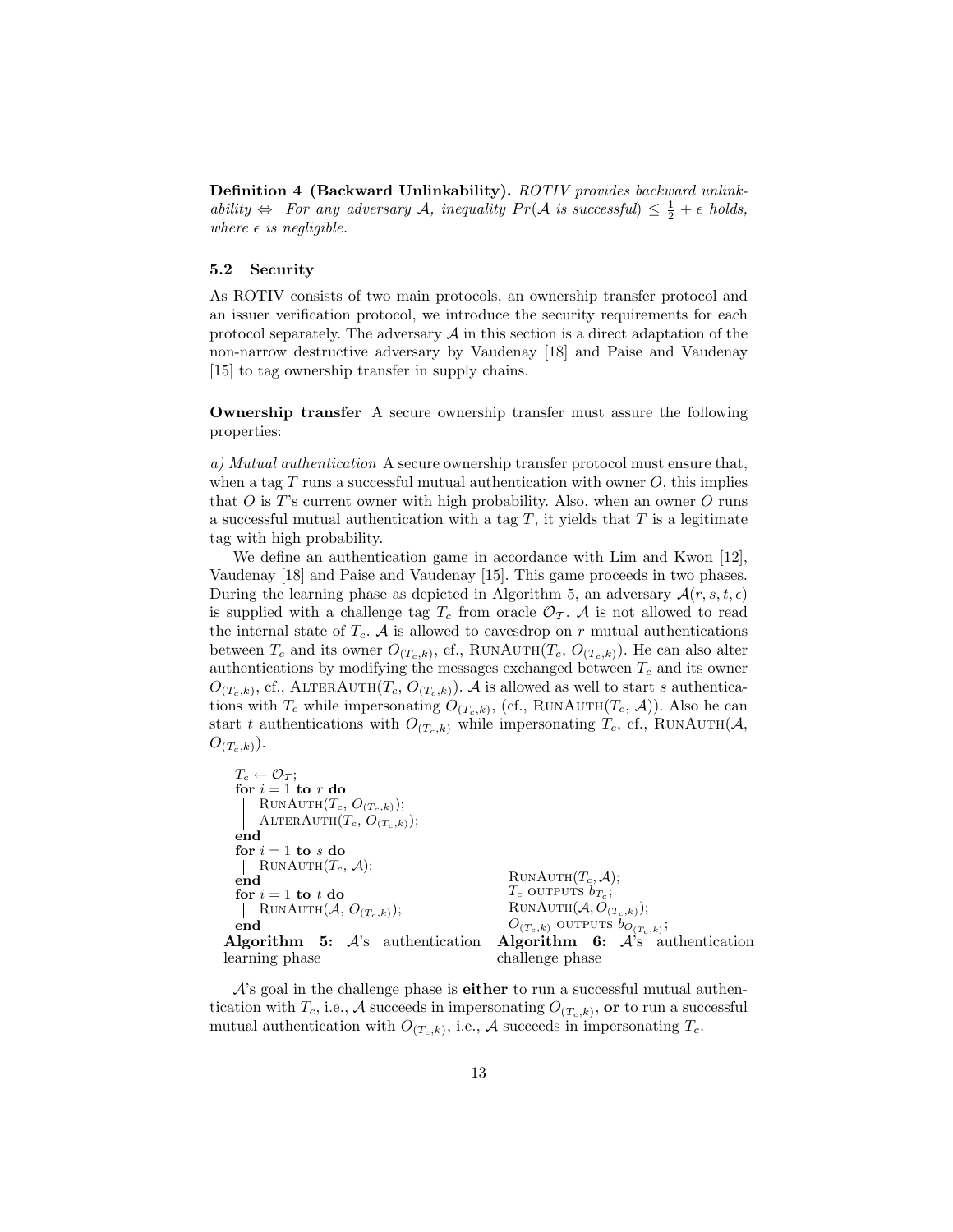In the challenge phase as depicted in Algorithm 6,  $\mathcal{A}(r, s, t, \epsilon)$  interacts with  $T_c$  and initiates an authentication protocol run to impersonate  $O_{(T_c,k)}$ , cf., RUNAUTH $(T_c, \mathcal{A})$ . At the end of the authentication,  $T_c$  outputs a bit  $b_{T_c}, b_{T_c} = 1$ if the authentication with A was successful, and  $b_{T_c} = 0$  otherwise.

A can interact as well with  $O_{(T_c,k)}$  and initiates an authentication protocol run to impersonate  $T_c$ , cf., RUNAUTH $(A, O_{(T_c,k)})$ . At the end of this authentication,  $O_{(T_c,k)}$  outputs a bit  $b_{O_{(T_c,k)}} = 1$ , if the authentication was successful,  $b_{{\cal O}_{(T_c,k)}}=0$  otherwise.

 $\mathcal{A}$  is successful if,  $b_{T_c} = 1$  or  $b_{O_{(T_c,k)}} = 1$ .

Definition 5 (Authentication). ROTIV is secure with regard to authentication  $\Leftrightarrow$  For any adversary A, inequality  $Pr(A \text{ is successful}) \leq \epsilon \text{ holds},$  where  $\epsilon$ is negligible.

b) Exclusive ownership It ensures that an adversary  $A$  who does not have  $T$ 's ownership references noted  $\text{ref}_T^O$ , cannot transfer the ownership of T, unless he rewrites the content of T.

In the learning phase as shown in Algorithm 7, the oracle  $\mathcal{O}_\mathcal{T}$  supplies  $\mathcal{A}(r, s, t, \epsilon)$  with r tags  $T_i$ , then, the ownership of tag  $T_i$  is transferred to A.  $\mathcal A$  can run up to s successful mutual authentications with  $T_i$ , cf., RUNAUTH $(T_i,$  $\mathcal{A}$ ). He can as well at the end of the learning phase, transfer the ownership of tag  $T_i$  to an owner  $O_i$  selected randomly from the set of owners  $\mathbb{O}$ .

```
\nfor i := 1 to r do\n    
$$
T_i \leftarrow \mathcal{O}_T;
$$
\n    TRANSFEROWNERSHIP $(T_i, O_{(T_i,k)}, \mathcal{A});$ \n     $T_c \leftarrow \mathcal{O}_T;$ \n    for j := 1 to s do\n        for j := 1 to t do\n            for j := 1 to t do\n            for j := 1 to t do\n            for j := 1 to t do\n            for j := 1 to t do\n                for j := 1 to t do\n                for j := 1 to t do\n                for j := 1 to t do\n                for j := 1 to t do\n                for j := 1 to t do\n                for j := 1 to t do\n                for j := 1 to t do\n                for j := 1 to t do\n                for j := 1 to t do\n                for j := 1 to t do\n                for j := 1 to t do\n                for j := 1 to t do\n                for j := 1 to t do\n                for j := 1 to t do\n                for j := 1 to t do\n                for j := 1 to t do\n                for j := 1 to t do\n                for j := 1 to t do\n                for j := 1 to t do\n                for j := 1 to t do\n                for j := 1 to t do\n                for j := 1 to t do\n                for j := 1 to t do\n                for j := 1 to t do\n                for j := 1 to t do\n                for j := 1 to t do\n                for j := 1 to t do\n                for j := 1 to t do\n                for j := 1 to t do\n                for j := 1 to t do\n                for j := 1 to t do\n                for j := 1 to t do\n                for j := 1 to t do\n                for j := 1 to t do\n                for j := 1 to t do\n                for j := 1 to t do\n                for j := 1 to t do\n                for j := 1 to t do\n                for j := 1 to t do\n                for j := 1 to t do\n                for j := 1 to t do\n                for j := 1 to t do\n                for j := 1 to t do\n                for j := 1 to t do\n                for j := 1 to t do\n                for j := 1 to t do\n                for j := 1 to t do\n                for j := 1 to t do\n                for j := 1 to t do\n                for j := 1 to t do\n                for j := 1 to t do\n                for j := 1 to t do\n                for j := 1 to t do\n                for j := 1 to t do\n                for j := 1 to t do\n                for j := 1 to t do\n                for j := 1 to t do\n                for j := 1 to t do\n                for j := 1 to t do\n                for j := 1 to t do\n                for j := 1 to t do\n                for j := 1 to t do\n                for j :=
```

In the challenge phase, cf., Algorithm 8, the oracle  $\mathcal{O}_{\mathcal{T}}$  gives  $\mathcal{A}(r, s, t, \epsilon)$  a challenge tag  $T_c$ .

A can read  $T_c$ 's internal state, cf., READSTATE $(T_c)$ , and eavesdrop on  $T_c$ 's up to t times. However, A is not allowed to alter  $T_c$ 's internal state. At the end of the challenge phase, A queries the oracle  $\mathcal{O}_{\mathbb{O}}$ .  $\mathcal{O}_{\mathbb{O}}$  returns a challenge owner  $O_c$ . A runs an ownership transfer protocol for  $T_c$  with  $O_c$ .  $O_c$  outputs a bit  $b = 1$ , if the ownership transfer was successful, and  $b = 0$  otherwise. A is successful, if  $b=1.$ 

Definition 6 (Exclusive ownership). ROTIV provides exclusive ownership  $\Leftrightarrow$  For any adversary A, inequality  $Pr(A \text{ is successful}) \leq \epsilon \text{ holds},$  where  $\epsilon$  is negligible.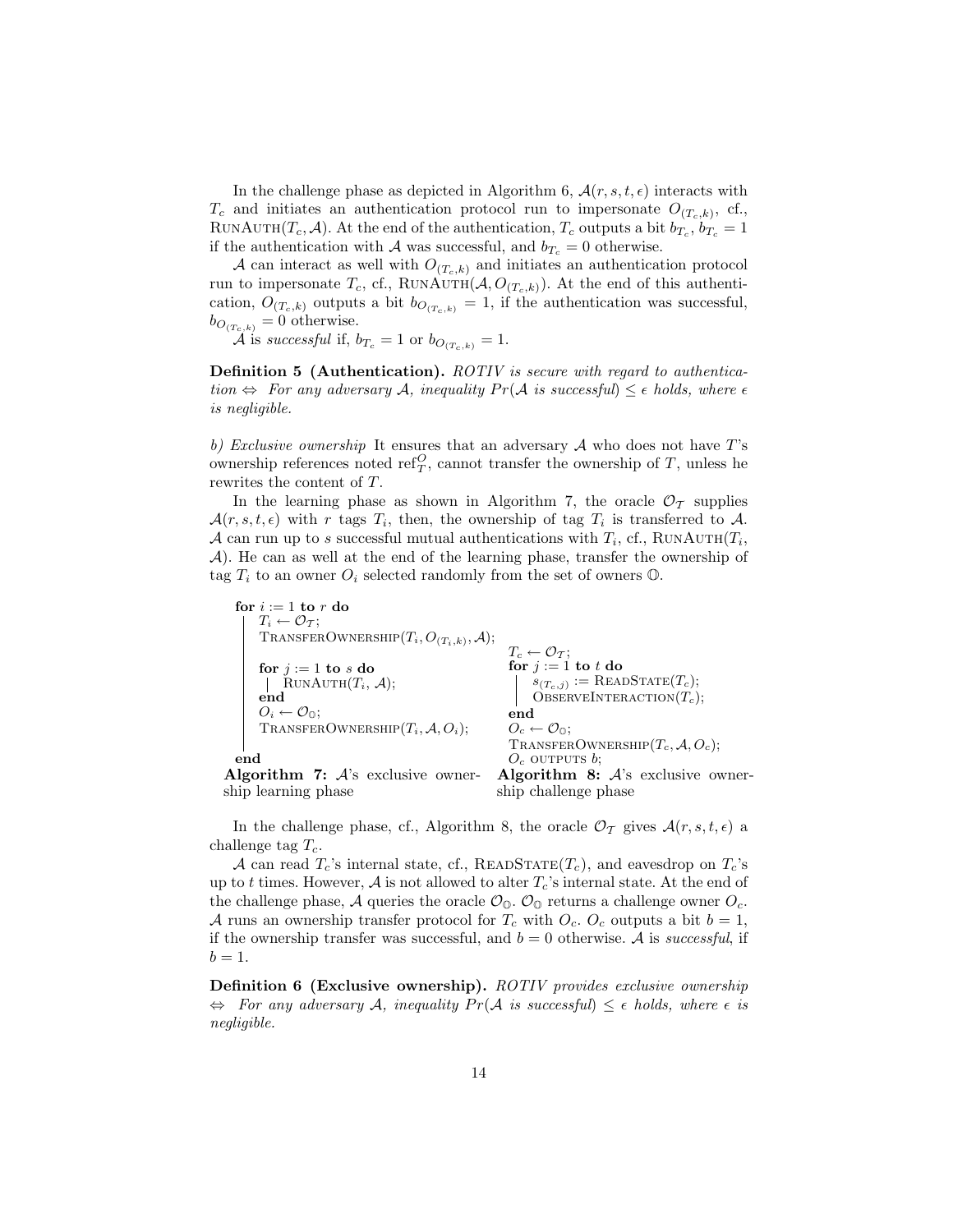Issuer verification The security of issuer verification ensures that when a verifier V outputs that the issuer of tag T is I, it implies that I is the issuer of T with high probability.

An adversary  $\mathcal{A}$ 's goal is to run an issuer verification protocol with  $\mathcal V$  for tag T that was not issued by  $\mathcal I$ , and still  $\mathcal V$  outputs that  $\mathcal I$  is the issuer of  $T$ .

In the learning phase, A queries the oracle  $\mathcal{O}_{\mathcal{T}}$  that gives A a total of r random tags  $T_i$ . The ownership of  $T_i$  is then transferred to  $\mathcal{A}$ , cf. TRANSFEROWNER- $\text{SHP}(\overline{O}_{(T_i,k)}, \mathcal{A}, T_i)$ . A can run up to s mutual authentications with tag  $T_i$ , cf., RUNAUTH $(T_c, \mathcal{A})$ . The adversary can also run s issuer verification protocol for tag  $T_i$  with the verifier  $V$ , cf., VERIFY $(T_i, \mathcal{A}, V)$  and to transfer  $T_i$ 's ownership to an owner  $O_i$  randomly selected from the set of owners  $\mathbb{O}$ .

```
for i := 1 to r do
       T_i \leftarrow \mathcal{O}_\mathcal{T};TRANSFEROWNERSHIP(O_{(T_i,k)}, A, T_i);for j := 1 to s do
            RUNAUTH(T_i, \mathcal{A});VERIFY(T_i, \mathcal{A}, \mathcal{V});end
       O_i \leftarrow O_{\mathbb{O}};TRANSFEROWNERSHIP(T_i, \mathcal{A}, O_i);end
Algorithm 9: A's issuer verification
security learning phase
                                                           CREATETAG T_c;
                                                            MODIFYSTATE(T_c, s'_{T_c});
                                                            VERIFY (T_c, \mathcal{A}, \mathcal{V});\nu outputs b;
```
Algorithm 10:  $A$ 's issuer verification security challenge phase

In the challenge phase,  $\mathcal A$  creates a tag  $T_c \notin \mathcal T$  and write some state  $s'_{T_c}$ in it. Then, A starts a verification protocol for tag  $T_c$  with the verifier  $V$ , cf., VERIFY  $(T_c, \mathcal{A}, \mathcal{V})$ . Finally, V outputs a bit  $b = 1$ , if the issuer verification protocol outputs *I*, and  $b = 0$  otherwise. *A* is *successful*, if  $b = 1$  and  $s'_{T_c}$  does not correspond to a state of tag  $T_i$  that was given to  $A$  in the learning phase.

Definition 7 (Issuer verification security). ROTIV is secure with regard to issuer verification  $\Leftrightarrow$  For any adversary A, inequality  $Pr(A \text{ is successful}) \leq \epsilon$ holds, where  $\epsilon$  is negligible.

# 6 Privacy analysis

#### 6.1 Forward unlinkability

Theorem 1 (Forward unlinkability). ROTIV provides forward unlinkability under the SXDH assumption (DDH is hard in both  $\mathbb{G}_1$  and  $\mathbb{G}_2$ ).

*Proof.* Assume that there is an adversary  $\mathcal{A}(r, s, t, \epsilon)$  who succeeds in the forward unlinkability experiment with a non negligible advantage  $\epsilon$ . We will now construct an adversary  $\mathcal{A}'(\frac{\epsilon}{2})$ , who uses  $\mathcal A$  as a subroutine, and breaks the DDH assumption in  $\mathbb{G}_1$ , therewith contradicting the SXDH assumption.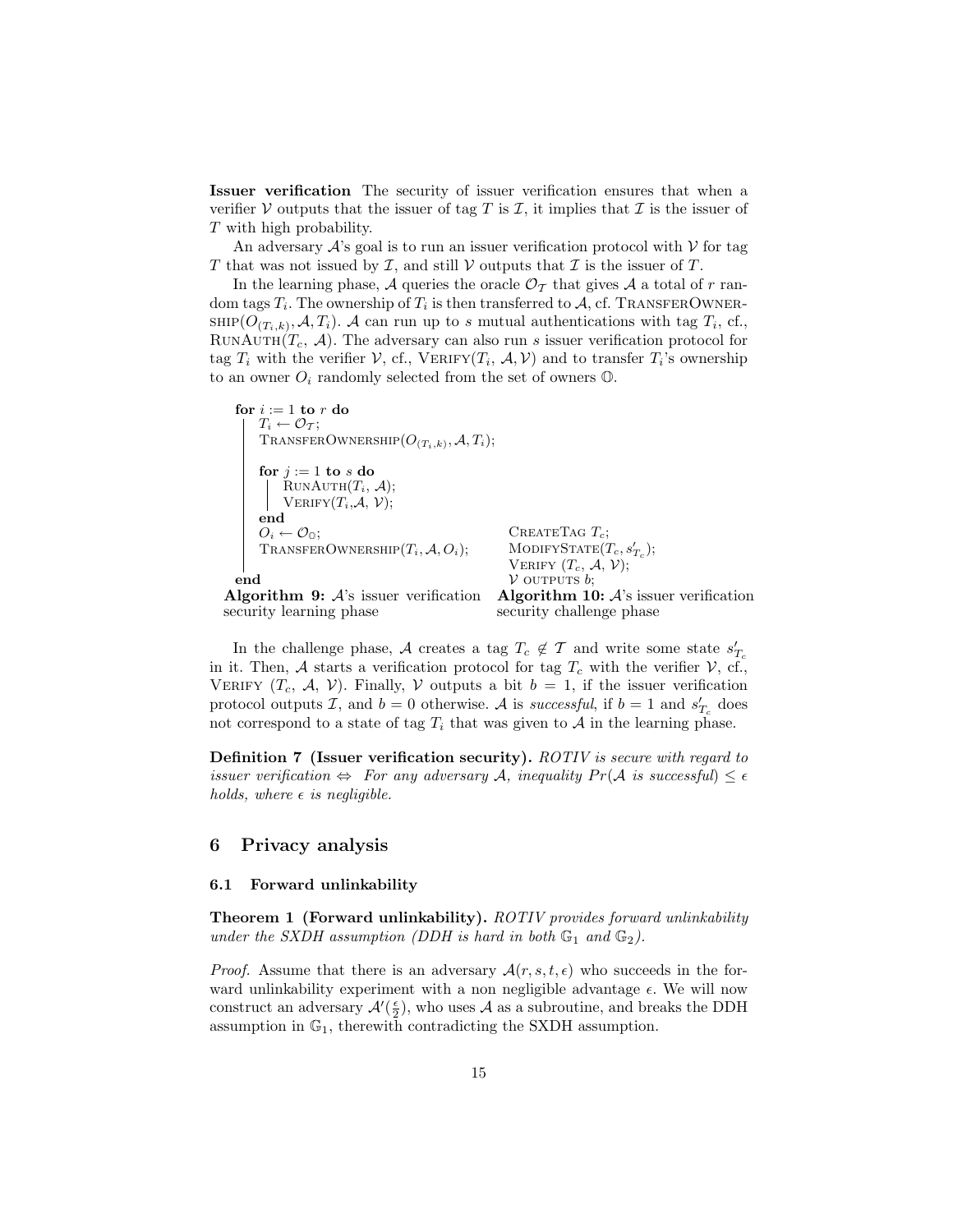Let  $\mathcal{O}_{\text{DDH}}$  be an oracle that selects elements  $\alpha, \beta \in \mathbb{F}_q$ . Furthermore,  $\mathcal{O}_{\text{DDH}}$ sets  $\gamma = \alpha \beta$  in 50% of the queries or selects a random  $\gamma \in \mathbb{F}_q$  in the remaining 50% of the queries.  $\mathcal{O}_{\rm DDH}$  returns the tuple  $(g_1, g_1^{\alpha}, g_1^{\beta}, g_1^{\gamma})$ . Adversary  $\mathcal{A}'$  breaks DDH, if given  $(g_1, g_1^{\alpha}, g_1^{\beta}, g_1^{\gamma})$ ,  $\mathcal{A}'$  can tell whether  $g_1^{\gamma} = g_1^{\alpha\beta}$ .

*Rationale* The idea of the proof is to build a ROTIV system with an issuer  $\mathcal I$  of public key  $g_2^x$ , and an owner O whose public key is  $g_1^{\alpha}$ , the challenge tags  $T_0$  and  $_2$ , and an owner  $\sigma$  whose public key is  $g_1$  $T_1$  stores a ciphertext  $c_{(i,j)} = (g_1^{\beta r_{(i,j)}}, h_i^x g_1^{\gamma r_{(i,j)}}), i \in \{0,1\}$  in the learning phase. To break DDH, A' stores in  $T_b$  in the challenge phase, a ciphertext  $c_{(i,j+1)} =$  $(g_1^{r_{(i,j+1)}}, h_i^x g_1^{\alpha^{r_{(i,j+1)}}}$  $\frac{\alpha^{(i,j+1)}}{1}.$ 

If  $\gamma = \alpha \beta$  and A's advantage  $\epsilon$  in breaking ROTIV is non-negligible, A will be able to output a correct guess for  $b$ . Therefore,  $\mathcal{A}'$  will be able to break DDH.

## Construction

- First, A' queries  $\mathcal{O}_{\text{DDH}}$  to receive  $(g_1, g_1^{\alpha}, g_1^{\beta}, g_1^{\gamma})$ .

Now,  $A'$  simulates a complete ROTIV system for  $A$ , i.e., issuer  $I$ , owners, and tags. However for simplicity, we assume here that all tags in the simulation belong to the same owner O. A' issues tags. He randomly selects  $x \in \mathbb{F}_q$ . Here,  $x$  represents the secret key of the issuer.

1) To issue a tag  $T_i, 2 \leq i \leq n-1$  in the simulation, A' randomly selects  $t_i, r_{(i,0)}$  and  $k_{(i,0)} \in \mathbb{F}_q$ , computes  $h_i = H(t_i)$ , and  $c_{(i,0)} = (u_{(i,0)}, v_{(i,0)}) =$  $(g_1^{r_{(i,0)}}, h_i^x(g_1^{\alpha})^{r_{(i,0)}}) = (g_1^{r_{(i,0)}}, h_i^xg_1^{\alpha r_{(i,0)}})$ . Finally, A' stores  $s_{(i,0)} = (k_{(i,0)}, c_{(i,0)})$ in tag  $T_i$ .

Therefore,  $T_i$  is a tag issued by an issuer with public key  $g_2^x$  and owned by owner O with a public key  $pk = (g_1^{\alpha}, g_2^{\alpha})$ , where r is selected randomly in  $\mathbb{F}_q$ .

Note that given the DDH assumption in  $\mathbb{G}_2$ , A cannot distinguish  $g_2^r$  from  $g_2^{\sqrt{\alpha}}$ . Therefore, from the point of view of  $\mathcal{A}'$  the public key  $pk = (g_1^{\alpha}, g_2^{\alpha})$ is valid.

Also, A' cannot compute the secret key  $sk = \sqrt{\alpha}$  of O. Still, A' can successfully simulate  $O:$  as  $\mathcal{A}'$  knows the symmetric keys shared with tags.  $A'$  can compute the HMAC and authenticate tags.  $A'$  can successfully transfer tags' ownership. Note that for each tag  $T_i \mathcal{A}'$  can provide 1) valid verification references:  $\mathrm{ref}_{T_i}^V = (t_i, H(t_i)^x, A_v^r)$  which verifies equations (1) and (2). **2)** Valid ownership references  $ref_{T_i}^V = (t_i, H(t_i)^x, k_i^{\text{old}}, k_i^{\text{new}})$ .

- 2) To issue tags  $T_i, i \in \{0,1\}, \mathcal{A}'$  randomly selects  $r_{(i,0)}$  and  $k_{(i,0)} \in \mathbb{F}_q$ , computes  $h_i = H(t_i)$ , and  $c_{(i,0)} = (u_{(i,0)}, v_{(i,0)}) = (g_1^{\beta r_{(i,0)}}, h_i^x g_1^{\gamma r_{(i,0)}})$ . Finally, A' stores  $s_{(i,0)} = (k_{(i,0)}, c_{(i,0)})$  in tag  $T_i$ .
- In the learning phase of the forward unlinkability experiment,  $A'$  simulates  $\mathcal{O}_{\mathcal{T}}$  and gives A two tags  $T_0$  and  $T_1$ .
- A can eavesdrop on  $T_0$  and  $T_1$  a total of t times. A' provides A with r tags  $T_i'$ . The ownership of tags  $T_i'$  is transferred to A who can run up to s mutual authentications with  $T_i'$ .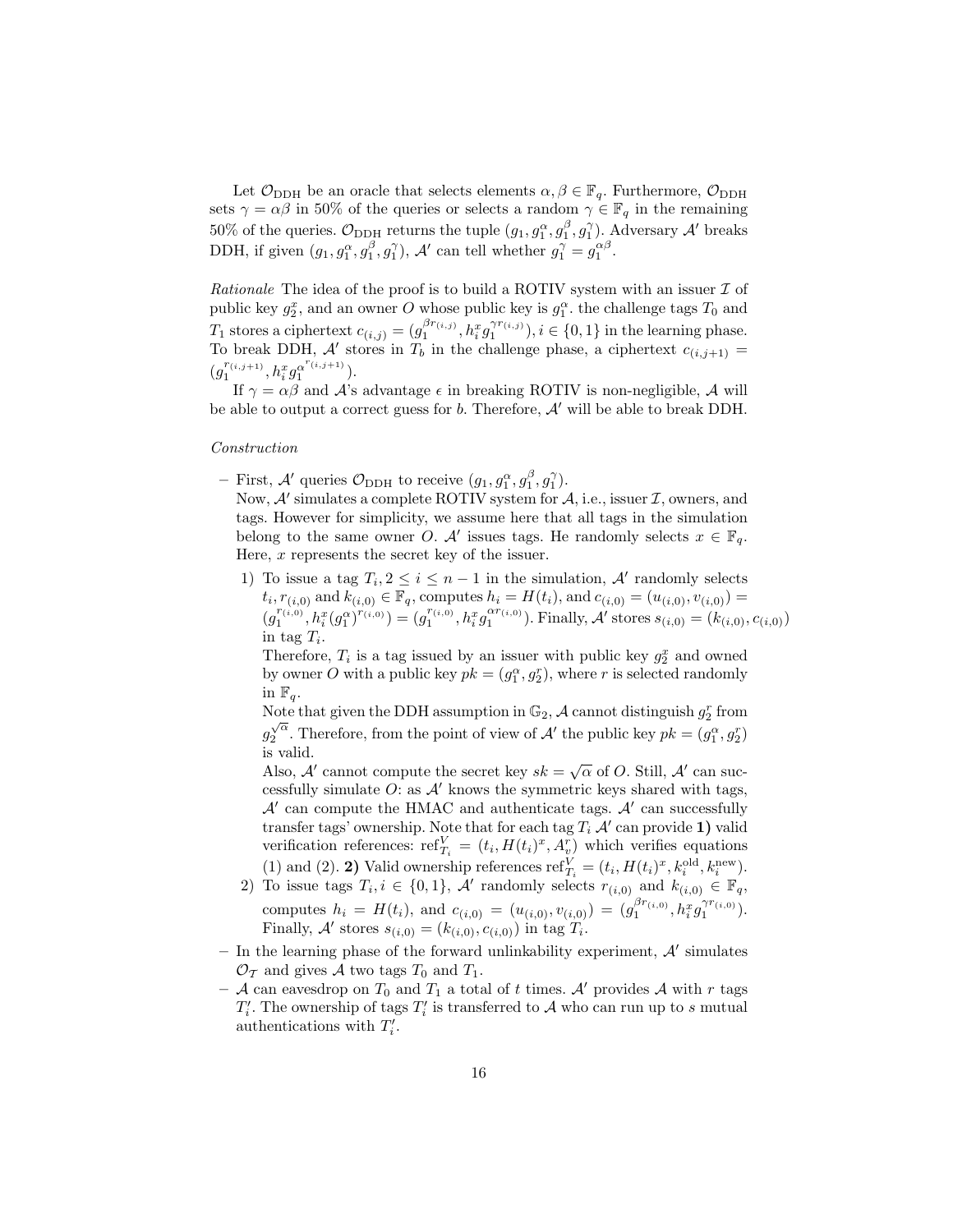- In the challenge phase,  $A'$  starts authentications outside the range of  $A$  with  $T_0$  by sending a nonce  $N_0$  and with  $T_1$  by sending a nonce  $N_1$ . We assume  $T_0$  stores  $s_{(0,j)} = (k_{(0,j)}, c_{(0,j)})$  and  $T_1$  stores  $s_{(1,j)} = (k_{(1,j)}, c_{(1,j)})$ .
- At the end of an authentication, A' updates the state of  $T_0$  and  $T_1$  as follows:  $s_{(i,j+1)} = (k_{(i,j+1)}, c_{(i,j+1)}), i \in \{0,1\},$  where  $k_{(i,j+1)} = G(N_i, k_{(i,j)})$  and  $c_{(i,j+1)} = (g_1^{r_{(i,j+1)}}, h_i^x g_1^{\alpha r_{(i,j+1)}}).$
- $\mathcal{A}'$  simulates  $\mathcal{O}_{\text{flip}}$  and transfers the ownership of  $T_b$  to  $\mathcal{A}$ .
- $-$  A' simulates  $\mathcal{O}_\mathcal{T}$  and supplies A with r tags  $T''_i$ . Again, the ownership of tags  $T''_i$  is transferred to A, who is allowed to run up to s mutual authentications with  $T_i''$ .
- Given that A does not have access to  $N_i, i \in \{0,1\}, k_{(i,j+1)} = G(k_{(i,j)}, N_i)$ cannot give  $A$  any information about  $T_b$ 's past interactions. So,  $A$  must focus on ciphertext  $c_{(i,j+1)}$ .
- At the end of the challenge phase,  $A$  outputs his guess of  $b$ .

If  $\gamma = \alpha \beta$ , the ciphertext  $c_{(b,j+1)} = (g_1^{r_{(b,j+1)}}, h_b^x g_1^{\alpha r_{(b,j+1)}})$  corresponds to a re-encryption of  $c_{(b,j)}$  and therefore to a valid state of tag  $T_b$ .

Therefore, A can output a correct guess for tag with non negligible advantage  $\epsilon.$ 

If  $\gamma \neq \alpha \beta$ , the probability that A' can break the DDH is a random guess, i.e.,  $\frac{1}{2}$ .

In general, given two events  ${E_1, E_2}$ , the probability that event  $E_1$  occurs is  $Pr(E_1) = Pr(E_1|E_2) \cdot Pr(E_2) + Pr(E_1|\overline{E_2}) \cdot Pr(\overline{E_2}).$ 

Let  $E_1$  be the event that  $\mathcal{A}'$  can break DDH, and  $E_2$  is the event that  $\gamma = \alpha \beta$ holds. The probability of event  $E_2$  is  $\frac{1}{2}$ .

$$
Pr(E_1) = Pr(E_2) \cdot Pr(E_1|E_2) + Pr(\overline{E_2}) \cdot Pr(E_1|\overline{E_2})
$$
  
=  $\frac{1}{2} Pr(E_1|E_2) + \frac{1}{2} Pr(E_1|\overline{E_2}) = \frac{1}{2} (\frac{1}{2} + \epsilon) + \frac{1}{2} Pr(E_1|\overline{E_2})$   
 $\ge \frac{1}{2} (\frac{1}{2} + \epsilon + \frac{1}{2}) = \frac{1}{2} + \frac{\epsilon}{2}$ 

Therefore, with  $\mathcal{A}$ 's non negligible advantage in breaking forward unlinkability of ROTIV,  $\mathcal{A}$ 's advantage in breaking DDH in  $\mathbb{G}_1$  is also non negligible.

#### 6.2 Backward unlinkability

Theorem 2 (Backward unlinkability). ROTIV provides backward unlinkability under the SXDH assumption.

Proof. The idea behind this proof is similar to the proof above. An adversary  $\mathcal{A}'$  can break DDH in  $\mathbb{G}_1$ , using an adversary  $\mathcal A$  who breaks ROTIV.

Rationale The idea of the proof is to build a ROTIV system with an issuer  $\mathcal I$  of public key  $g_2^x$ , and owner O whose public key is  $g_1^{\alpha}$ . A tag  $T_i$  in ROTIV therefore stores a ciphertext  $c_{(i,j)} = (g_1^{r_{(i,j)}}, h_i^x g_1^{\alpha^{r_{(i,j)}}})$  $\alpha^{r(i,j)}$ ). To break DDH,  $\mathcal{A}'$  stores in  $T_b$  in the challenge phase, a ciphertext  $c_{(b,j+1)} = (g_1^{\beta}, h_b g_1^{\gamma}).$ 

If  $\gamma = \alpha \beta$  and A's advantage  $\epsilon$  in breaking ROTIV is non-negligible, A will be able to output a correct guess for  $b$ . Therefore,  $A'$  will be able to break DDH.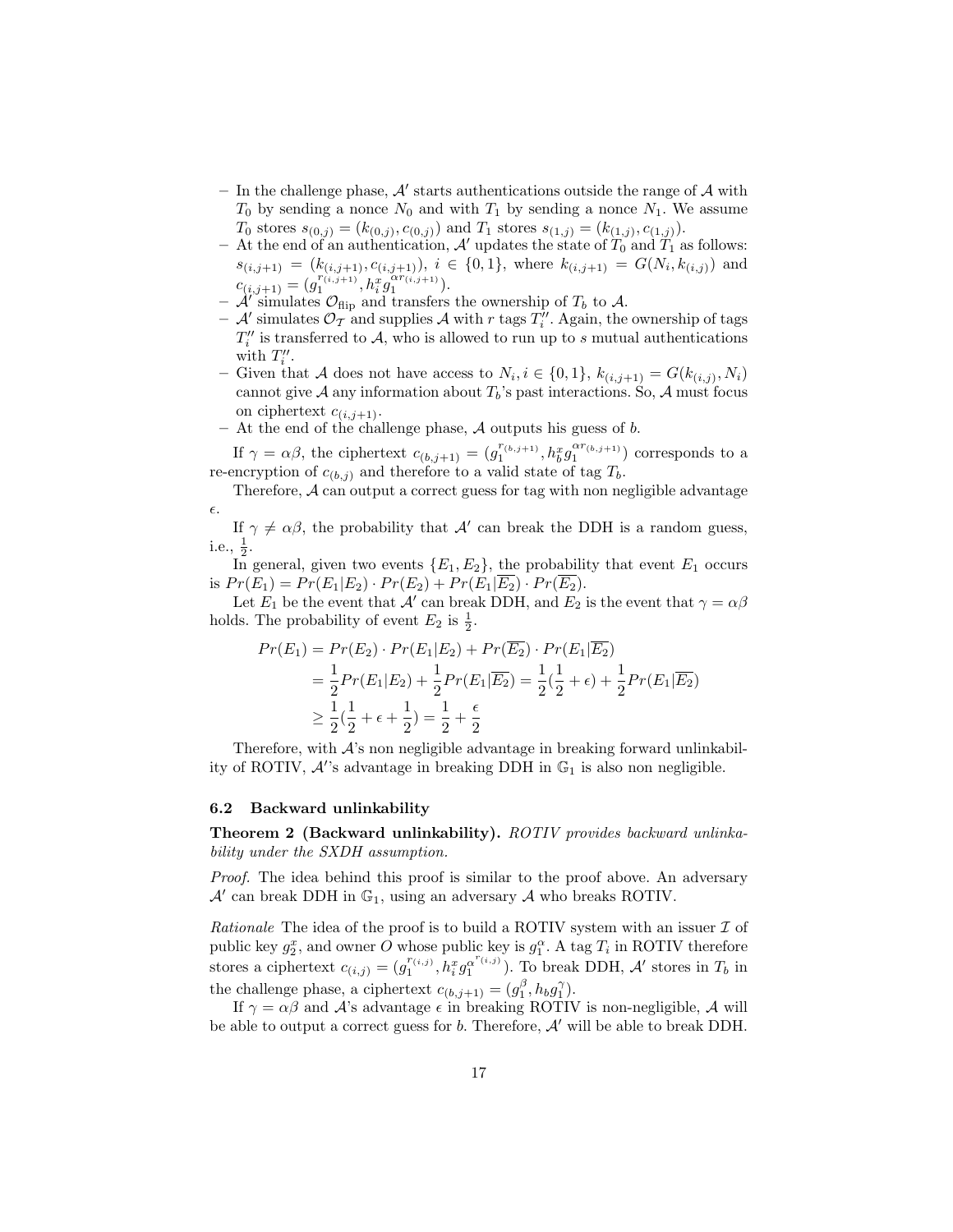#### Construction

- First, A' queries  $\mathcal{O}_{\text{DDH}}$  to receive  $(g_1, g_1^{\alpha}, g_1^{\beta}, g_1^{\gamma})$ .

Now,  $A'$  simulates a complete ROTIV system for  $A$ , i.e., issuer  $I$ , owners, and tags. For simplicity we assume that ROTIV consists of one single owner O whose public key is  $pk = (g_1^{\alpha}, g_2^{\gamma})$ , and r is selected randomly in  $\mathbb{F}_q$ . Note that given the DDH assumption in  $\mathbb{G}_2$ , A cannot distinguish  $g_2^r$  from  $g_2^{\sqrt{\alpha}}$ . Therefore, from the point of view of A' the public key  $pk = (g_1^{\alpha}, g_2^{\gamma})$  is valid.

- To issue a tag  $T_i, 0 \leq i \leq n-1$  in the simulation, A' randomly selects  $t_i, r_{(i,0)}$  and  $k_{(i,0)} \in \mathbb{F}_q$ , computes  $h_i = H(t_i)$ , and  $c_{(i,0)} = (u_{(i,0)}, v_{(i,0)}) =$  $(g_1^{r_{(i,0)}}, h_i^x(g_1^{\alpha})^{r_{(i,0)}}) = (g_1^{r_{(i,0)}}, h_i^xg_1^{\alpha r_{(i,0)}})$ . Finally, A' stores  $s_{(i,0)} = (k_{(i,0)}, c_{(i,0)})$ in tag  $T_i$ .
- $\mathcal{A}'$  cannot compute the secret key  $sk = \sqrt{\alpha}$  of O. Still,  $\mathcal{A}'$  can successfully simulate O: as  $A'$  knows the symmetric keys shared with tags,  $A'$  can compute the HMAC and authenticate tags.  $A'$  can successfully transfer tags' ownership. Note that for each tag  $T_i$   $\mathcal{A}'$  can provide 1) valid verification references:  $\mathrm{ref}_{T_i}^V = (t_i, H(t_i)^x, A_v^r)$  which verifies equations (1) and (2). 2) Valid ownership references  $\text{ref}_{T_i}^V = (t_i, H(t_i)^x, k_i^{\text{old}}, k_i^{\text{new}})$ .
- In the learning phase of the backward unlinkability experiment,  $A'$  simulates  $\mathcal{O}_{\mathcal{T}}$  and gives  $\mathcal A$  two tags  $T_0$  and  $T_1$ .
- The ownership of tags  $T_0$  and  $T_1$  is transferred to A. Adversary A now can run up to t mutual authentications with  $T_0$  and  $T_1$ .
- A' simulates  $\mathcal{O}_{\mathcal{T}}$  and provides A with r tags  $T_i'$ . The ownership of tags  $T_i'$ is transferred to  $A$  who can run up to s mutual authentications with  $T_i'$ .
- At the end of the challenge phase,  $A$  transfers the ownership of tag  $T_0$  and  $T_1$  to owner O.
- In the challenge phase,  $A'$  simulating  $O$  starts authentications outside the range of A with  $T_0$  by sending a nonce  $N_0$  and with  $T_1$  by sending a nonce  $N_1$ . We assume  $T_0$  stores  $s_{(0,j)} = (k_{(0,j)}, c_{(0,j)})$  and  $T_1$  stores  $s_{(1,j)} =$  $(k_{(1,j)}, c_{(1,j)}).$
- At the end of an authentication, A' updates the state of  $T_0$  and  $T_1$  as follows:  $s_{(i,j+1)} = (k_{(i,j+1)}, c_{(i,j+1)}), i \in \{0,1\},$  where  $k_{(i,j+1)} = G(N_i, k_{(i,j)})$  and  $c_{(i,j+1)} = (g_1^{\beta}, h_i^x g_1^{\gamma}).$
- $\mathcal{A}'$  simulates  $\mathcal{O}_{\text{flip}}$  and provides  $\mathcal{A}$  with tag  $T_b$ .
- $-$  A' simulates  $\mathcal{O}_{\mathcal{T}}$  and supplies A with r tags  $T''_i$ . Again, the ownership of tags  $T''_i$  is transferred to A, who is allowed to run up to s mutual authentications with  $T_i''$ .
- Given that A does not have access to  $N_i, i \in \{0,1\}, k_{(i,j+1)} = G(k_{(i,j)}, N_i)$ cannot give A any information about  $T_b$ 's past interactions. So, A must focus on ciphertext  $c_{(i,j+1)}$ .
- $-$  At the end of the challenge phase,  $A$  outputs his guess of  $b$ .

If  $\gamma = \alpha \beta$ , the ciphertext  $c_{(b,j+1)} = (g_1^{\beta}, h_b^x g_1^{\gamma})$  corresponds to a valid state of tag  $T_b$ . Therefore, A can output a correct guess for tag  $T_b$  with non negligible advantage  $\epsilon$ .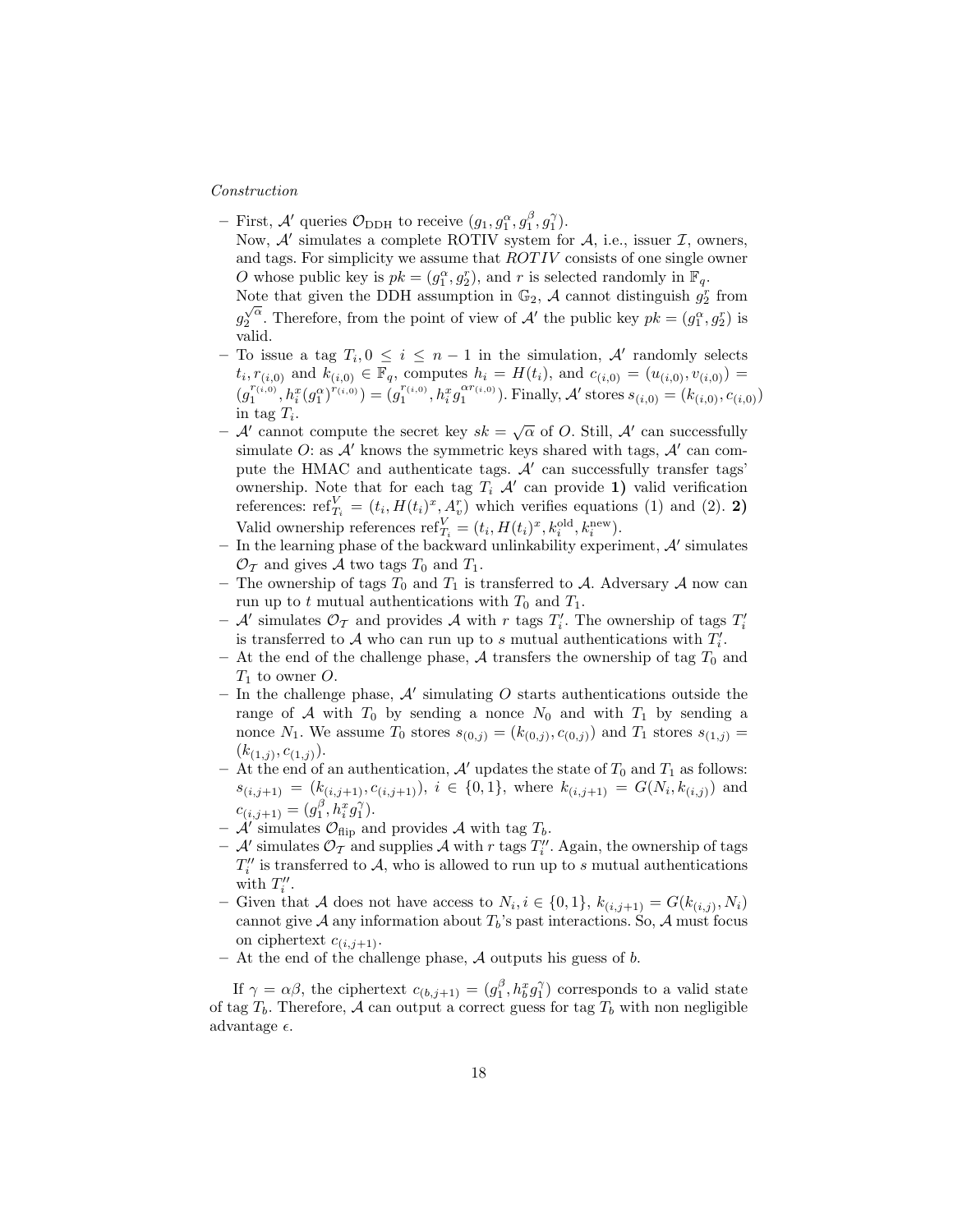If  $\gamma \neq \alpha \beta$ , the probability that A' can break the DDH is a random guess, i.e.,  $\frac{1}{2}$ .

Thus, as in the proof above, if A has a non-negligible advantage  $\epsilon$  in breaking ROTIV,  $\mathcal A$  will have a non negligible advantage  $\epsilon' = \frac{\epsilon}{2}$  in breaking DDH. This leads to a contradiction.

# 7 Security Analysis

## 7.1 Secure authentication

Theorem 3 (Secure authentication). The ownership transfer protocol in ROTIV provides secure authentication under the security of HMAC.

Before giving the security analysis, we introduce the security properties of HMAC.

HMAC Security A secure HMAC satisfies the two following properties:

- 1.) Resistance to existential forgery: Let  $\mathcal{O}_{\text{HMAC}}^{\text{forge}}$  be an HMAC oracle that, when provided with a message m, returns  $\widehat{\text{HMAC}}_k(m)$ . An adversary  $\mathcal{A}'(p, \epsilon)$ can choose p messages  $m_1, \ldots, m_p$ , and provide them to the oracle  $\mathcal{O}_{\text{HMAC}_k}^{\text{forget}}$ to get the corresponding HMAC<sub>k</sub> $(m_i)$ . Yet, the advantage  $\epsilon$  of  $\mathcal{A}'$  to output a new pair  $(m, \text{HMAC}_k(m))$ , where  $m \neq m_i, 1 \leq i \leq p$ , is negligible.
- **2.**) Indistinguishability: Let  $\mathcal{O}_{\text{HMAC}_k}^{\text{distinguish}}$  be an oracle, when queried with a message m, it flips a coin  $b \in \{0,1\}$  and returns a message  $\sigma$  such that: if  $b =$ 0, it returns a random number. If  $b = 1$ , it returns HMAC<sub>k</sub>(m). A' cannot tell if  $\sigma$  is a random number or  $\sigma = \text{HMAC}_k(m)$  without having the secret  $key k$ .

*Proof.* To simplify the proof, we assume that the key k shared between tag  $T_i$ and  $T_i$ 's owner is not updated after each authentication. As the key update is only required to achieve privacy and exclusive ownership, it is irrelevant for the authentication proof.

We show that if  $\mathcal{A}(r, s, t, \epsilon)$  is able to break the security of the authentication scheme with non-negligible advantage, then we can construct adversary  $\mathcal{A}'(p,\epsilon')$ that breaks the resistance to existential forgery of HMAC with non-negligible advantage  $\epsilon' = \epsilon$ .

Let  $\epsilon = \epsilon_{T_c} + \epsilon_{O_{(T_c,k)}}$  such that:  $\epsilon_{T_c}$  is A's advantage in impersonating  $T_c$ , and  $\epsilon_{O_{(T_c,k)}}$  is  $\mathcal{A}$ 's advantage in impersonating  $T_c$ 's owner  $O_{(T_c,k)}$ .

Rationale To break the existential forgery of an HMAC of secret key  $k$ ,  $A'$ simulates both the challenge tag  $T_c$  and the owner of  $T_c$  called  $O_{(T_c,k)}$ , where  $T_c$  and  $O_{(T_c,k)}$  share the secret key k. If A's advantage  $\epsilon$  is non negligible in succeeding in the authentication experiment,  $A$  will be able to compute a valid HMAC  $\sigma$  for a message m which he has not seen before. Thus, to break the security of HMAC,  $\mathcal{A}'$  answers with the pair  $(m, \sigma)$ .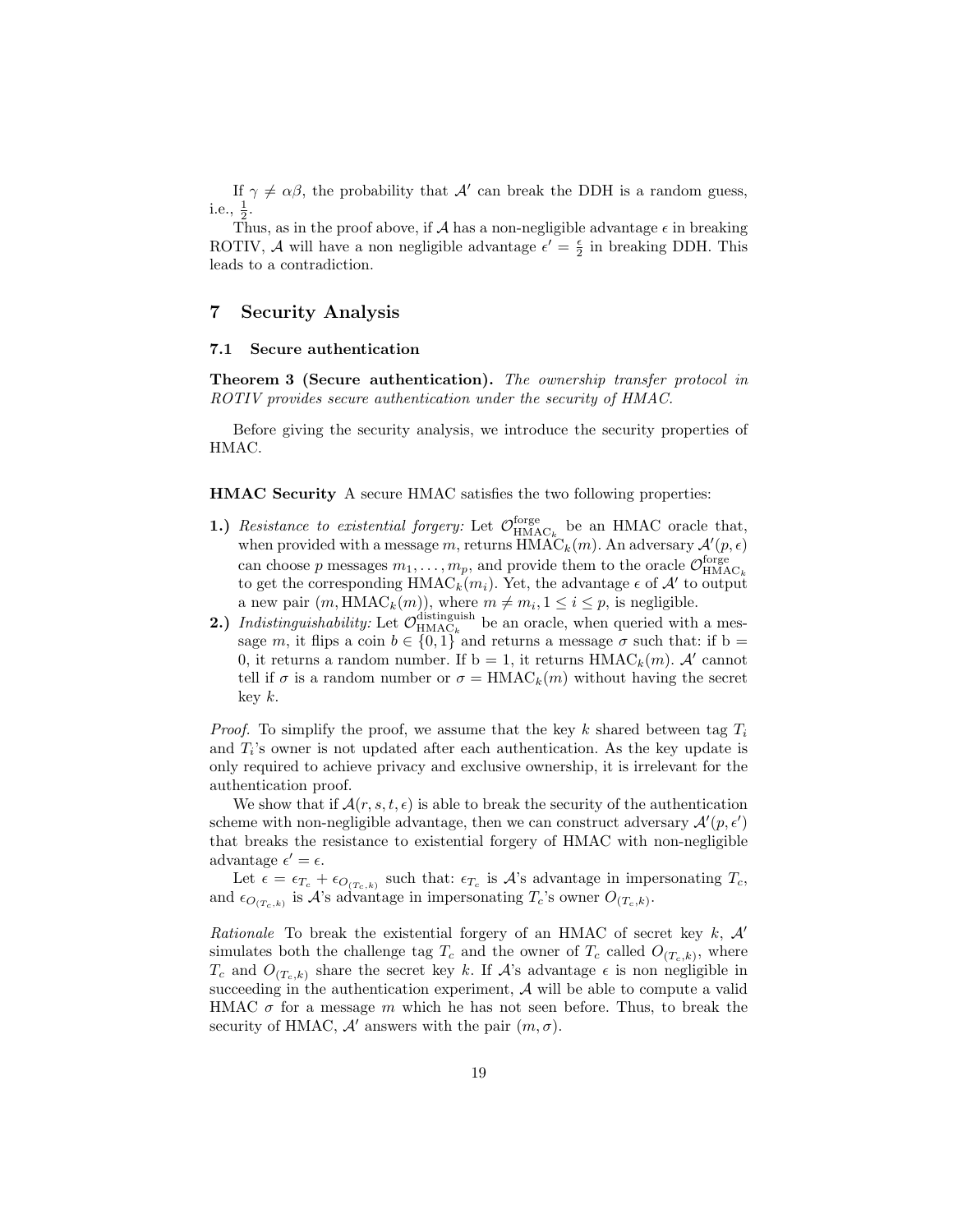#### Construction

- $-$  A' simulates issuer  $\mathcal I$  and creates n tags:
	- 1) A' selects randomly  $x \in \mathbb{F}_q$ . Here, x will be the secret key of the issuer.
	- 2) A' selects randomly  $t_i \in \mathbb{F}_q$ ,  $1 \leq i \leq n-1$  and computes  $h_i = H(t_i)$ . Also, A' selects randomly  $\alpha_k \in \mathbb{F}_q$  and computes :  $c_{(i,0)} = (u_{(i,0)}, v_{(i,0)}) =$  $(g_1^{r_{(i,0)}}, h_i^x g_1^{\alpha_k^2 r_{(i,0)}}).$

Finally, A' selects randomly  $k_i \in \mathbb{F}_q$ ,  $1 \leq i \leq n-1$  and stores  $s_{(i,0)} =$  $(k_i, c_{(i,0)})$  into  $T_i, 1 \leq i \leq n-1$ .

- 3) To create  $T_c$  whose secret key is k,  $\mathcal{A}'$  stores  $s_{(T_c,0)} = c_{(T_c,0)}$ . To compute the HMAC during the authentication,  $T_c$  does not use directly the secret key k but instead queries the oracle  $\mathcal{O}_{\text{HMAC}_k}^{\text{forge}}$ .
- $\mathcal{A}'$  simulates  $\mathcal{O}_{\mathcal{T}}$  and returns  $T_c$  to  $\mathcal{A}$ .
- In the learning phase,  $\mathcal{A}'$  starts r mutual authentications with  $T_c$  that  $\mathcal{A}$ can eavesdrop on.  $A'$  as well starts another r mutual authentications that A can alter by injecting fake messages up to  $r$  times. A can start  $s$  authentications with  $T_c$  while impersonating  $T_c$ 's owner  $O_{(T_c,k)}$ . He can also start t authentications with  $O_{(T_c,k)}$  while impersonating  $T_c$ .
- $-$  A' simulates both  $T_c$  and  $O_{(T_c,k)}$ .
	- $A'$  simulates  $T_c$ . When  $T_c$  receives the first message of the authentication protocol which is a random nonce  $N_j$ :
		- 1)  $A'$  generates a random number  $R_j$ .

2) A' queries the oracle,  $\mathcal{O}_{\text{HMAC}_k}^{\text{torge}}$  with  $m_j = (N_j, R_j, c_{(T_c,j)})$ .  $\mathcal{O}_{\text{HMAC}_k}^{\text{forge}}$ returns  $\sigma_j = \text{HMAC}_k(m_j)$ .

3) A' sends  $R_j$ ,  $c_{(T_c,j)}$  and  $\sigma_j$  to  $O_{(T_c,k)}$ .

• A' simulates  $O_{(T_c,k)}$ . When  $O_{(T_c,k)}$  receives the second message of the authentication protocol, that is  $(R_j, c_{(T_c,j)}, \sigma_j)$ : 1) A' identifies  $T_c$  by decrypting  $c_{(T_c,j)}$ , if the identification fails, then  $\mathcal{A}'$  aborts the authentication.

Otherwise, 2) A' queries the oracle with message  $m_j = (N_j, R_j, c_{(T_c,j)})$ .  $\mathcal{O}_{\text{HMAC}_k}^{\text{forge}}$  returns  $\text{HMAC}_k(m_j)$ .

3)  $\mathcal{A}'$  checks whether  $\sigma_j = \text{HMAC}_k(m_j)$ , if not, then  $\mathcal{A}'$  aborts authentication.

Otherwise, 4)  $\mathcal{A}'$  computes  $c_{(T_c,j+1)}$  and queries  $\mathcal{O}_{\text{HMAC}_k}^{\text{forget}}$  with message  $m'_j = (R, c_{(T_c,j+1)})$ .  $\mathcal{O}_{\text{HMAC}_k}^{\text{force}}$  returns  $\sigma'_j = \text{HMAC}_k(m'_j)$ .

- 5) A' sends the last message of authentication  $(c_{(T_c,j+1)}, \sigma'_j)$  to  $T_c$ .
- $A'$  simulates  $T_c$ . When  $T_c$  receives the last message of authentication  $(c_{(T_c,j+1)}, \sigma'_j):$  1) A' queries  $\mathcal{O}_{\text{HMAC}_k}^{\text{forget}}$  with  $m'_j = (R, c_{(T_c,j+1)})$  and  $\mathcal{O}_{\text{HMAC}_k}^{\text{forget}}$ returns  $\widehat{\text{HMAC}}_k(m'_j)$ .

2) A' checks whether  $\sigma'_j = \text{HMAC}_k(m'_j)$ . If not, A' aborts the authentication. Otherwise,  $T_c$  updates its stored ciphertext to  $c_{(T_c,j+1)}$ .

- $-$ In the challenge phase,  $A$  runs a mutual authentication, either with
	- 1)  $T_c$  while impersonating  $O_{(T_c,k)}$ . A sends a nonce N to  $T_c$ . A', generates R and queries the oracle  $\mathcal{O}_{\text{HMAC}_k}^{\text{forget}}$  with message  $m = (N, R, c_{(T_c, j')}).$  $\mathcal{O}_{\mathrm{HMAC}_k}^{\mathrm{forge}}$  returns  $\sigma = \mathrm{HMAC}_k(m)$ .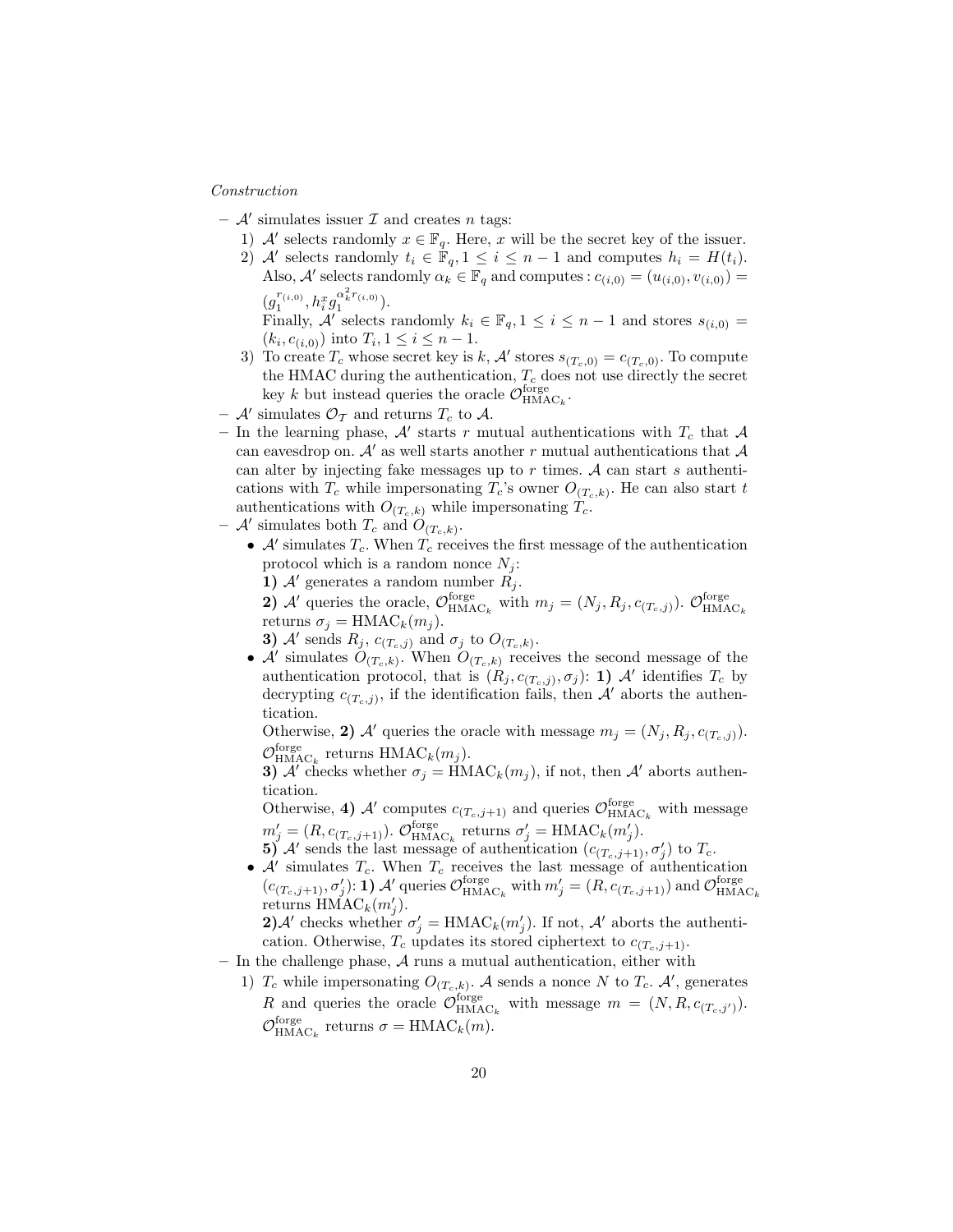Finally,  $\mathcal{A}'$  sends R,  $c_{(T_c,j')}$  and  $\sigma$  to  $\mathcal{A}$ . A replies with  $(c_{(T_c,j'+1)}, \sigma')$ , such that  $\sigma' = \text{HMAC}_k(m')$  and  $m' =$  $(R, c_{(T_c, j'+1)})$  with advantage  $\epsilon_{O_{(T_c, k)}}$ .

To break the existential forgery of HMAC,  $\mathcal{A}'$  simply outputs  $(m', \sigma')$ .

2) or with  $T_c$ 's owner while impersonating  $T_c$ . A' sends a fresh nonce N to  $A$ . Upon receiving  $N$ ,  $A$  generates a random number  $R$  and sends R, a ciphertext  $c_{(T_c,j')}$  and  $\sigma$  to  $\mathcal{A}'$ . Note that  $\sigma = \text{HMAC}_k(m)$  where  $m = (N, R, c_{(T_c, j')})$ , with advantage  $\epsilon_{T_c}$ .

To break the existential forgery of HMAC<sub>k</sub>, A' outputs  $(m, \sigma)$ .

Now, we quantify  $A$ 's advantage.  $A'$  succeeds in breaking the existential forgery of HMAC

- 1) If  $\mathcal{A}'$  makes at most  $l = 4r + s + t + 1$  calls to  $\mathcal{O}_{\text{HMAC}_k}^{\text{forget}}$ .
- 2) With advantage  $\epsilon_{(O_{T_c},k)}$ , if A impersonates  $O_{(T_c,k)}$  in the challenge phase.
- 3) With advantage  $\epsilon_{T_c}$ , if A impersonates  $T_c$  in the challenge phase.

Let p denotes the probability that A impersonates  $T_c$ . Hence, A's advantage is:  $\epsilon' = (1-p) \epsilon_{O_{(T_c,k)}} + p \epsilon_{T_c} \leq \epsilon$ . Therefore, if A's advantage  $\epsilon$  in breaking ROTIV's security is non-negligible,  $\mathcal{A}'$  will be able to break the existential forgery of HMAC with a non-negligible advantage  $\epsilon$ . This leads to a contradiction under the security of HMAC.

## 7.2 Exclusive ownership

Theorem 4 (Exclusive Ownership). The ownership transfer protocol in RO-TIV provides exclusive ownership under the security of hash function H.

*Proof.* Assume there is an adversary  $\mathcal{A}(r, s, t, \epsilon)$  who succeeds in the exclusive ownership experiment with a non negligible advantage  $\epsilon$ . If so, we can construct an adversary  $\mathcal{A}'$  who breaks the one wayness of H with a non negligible advantage  $\epsilon'.$ 

One Wayness Let  $\mathcal{O}_H$  be an oracle that, when queried, returns a hash  $H(t)$ .  $\mathcal{A}'$  breaks the one wayness of H, if given  $H(t)$ , he outputs t with non negligible advantage over simple guessing.

Rationale To break the one wayness of H,  $\mathcal{A}'$  queries the oracle  $\mathcal{O}_H$  which returns a hash  $h_c$ . A' creates a tag  $T_c$  such that  $s_{(0,c)} = (k_{(0,c)}, c_{(0,c)})$ , where  $c_{(0,c)} = (g_1^{r_{(0,c)}}, h_c^x g_1^{\alpha_k^2 r_{(0,c)}})$ . If A has a non negligible advantage in succeeding in the exclusive ownership transfer,  $A$  will be able to transfer the ownership of  $T_c$ with a non negligible advantage. That is,  $A$  outputs valid ownership references for  $T_c$ ,  $\text{ref}_{T_c}^O = (t_c, h_c^x, k_{old}, k_{new})$ , where  $h_c = H(t_c)$ .

To break H's one wayness,  $\mathcal{A}'$  outputs  $t_n$ .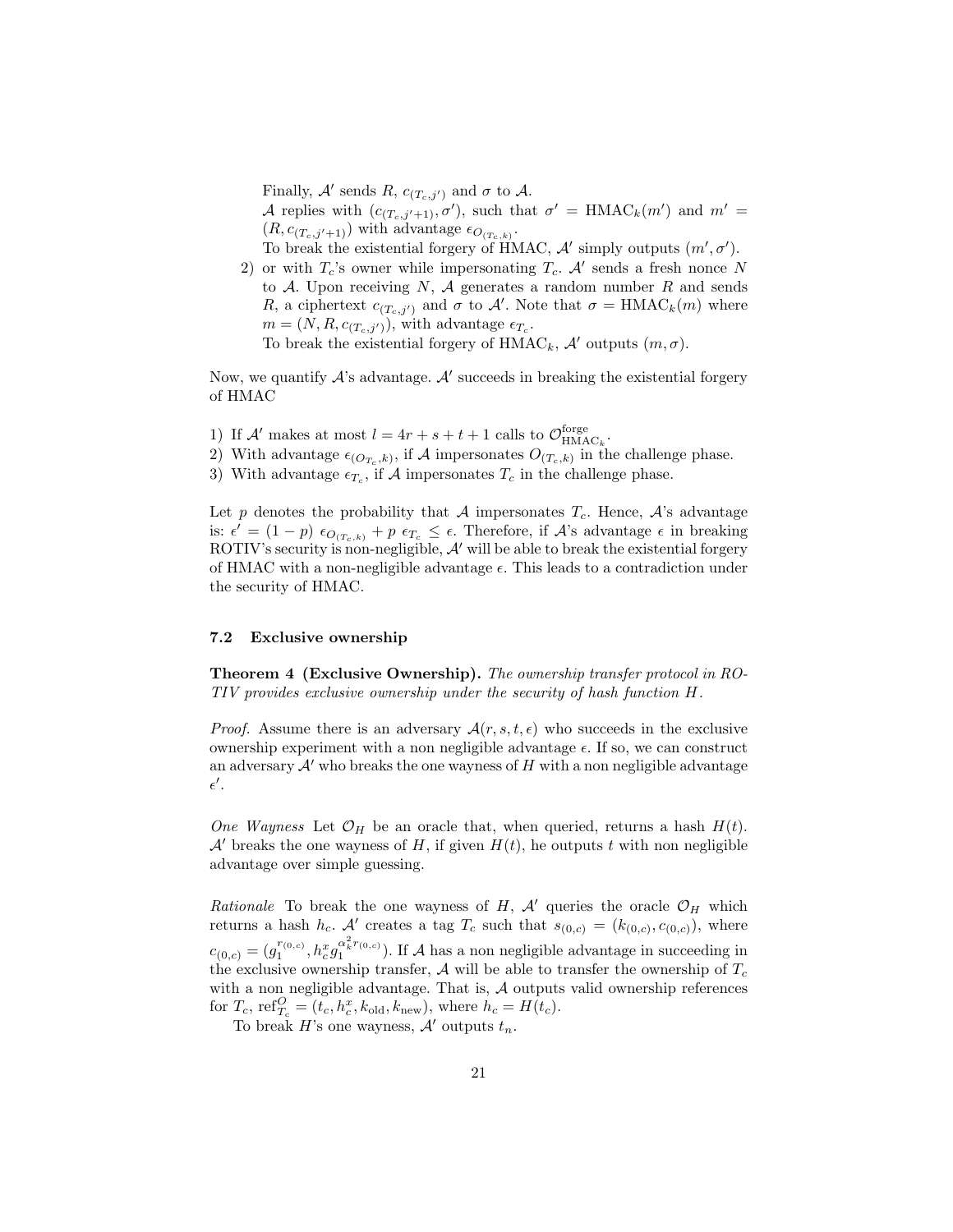#### Construction

- $-$  A' simulates the issuer  $\mathcal I$  and creates n tags  $T_i$ ,  $1 \leq i \leq n$ .
	- 1) A' selects randomly  $x \in \mathbb{F}_q$ . Here x will be the secret key of the issuer.
	- 2) For each tag  $T_i, 1 \leq i \leq n-1$ , A' selects randomly  $t_i \in \mathbb{F}_q$  and computes  $h_i = H(t_i)$ . A' selects randomly  $\alpha_k \in \mathbb{F}_q$  and computes  $c_{(i,0)} = (u_{(i,0)}, v_{(i,0)}) = (g_1^{r_{(i,0)}}, h_i^x g_1^{\alpha_k^2 r_{(i,0)}})$ . Also, A' selects randomly  $k_{(i,0)} \in \mathbb{F}_q$  and stores  $s_{(i,0)} = (k_{(i,0)}, c_{(i,0)})$  into  $T_i$ . A' outputs  $\text{ref}_{T_i}^O =$  $(t_i, h_i^x, k_{(i,0)}, k_{(i,0)}).$
	- 3) Finally, he creates tag  $T_c$ . A' queries  $\mathcal{O}_H$  that returns hash  $h_c$ . A' selects a random number  $r_{(c,0)}$  and computes  $c_{(c,0)} = (u_{(c,0)}, v_{(c,0)}) =$  $(g_1^{r_{(c,0)}}, h_c^x g_1^{\alpha_k^2 r_{(c,0)}})$ . Therewith, A' selects randomly  $k_{(c,0)} \in \mathbb{F}_q$  and stores  $s_{(c,0)} = (k_{(c,0)}, c_{(c,0)})$  into tag  $T_c$ .
- A enters the learning phase. A' simulates  $\mathcal{O}_\mathcal{T}$ , i.e., A' supplies A with r tags.  $A'$  selects randomly a tag  $T_i$  from the n tags he created and checks whether  $T_i = T_c$ . If so,  $\mathcal{A}'$  stops the experiment, otherwise,  $\mathcal{A}'$  supplies  $\mathcal{A}$ with tag  $T_i$ , and transfers  $T_i$ 's ownership to A using the ownership references  $\text{ref}_{T_i}^O = (t_i, h_i^x, k_{(i,0)}, k_{(i,0)}).$
- $-$  A can run up to s mutual authentications with  $T_i$ .
- At the end of the learning phase, A transfers the ownership of tag  $T_i$  to an owner from the set of legitimate owners.
- In the challenge phase,  $\mathcal{A}'$  simulates  $\mathcal{O}_{\mathcal{T}}$  and selects randomly a tag T. If  $T \neq T_c$ , A' stops the experiment. Otherwise, A' provides A with  $T_c$ .
- A now can read  $T_c$ 's internal state and he eavesdrops on  $T_c$  for a maximum of t times.
- $\mathcal{A}'$  simulates  $\mathcal{O}_{\mathbb{O}}$  and returns an owner  $O_c$ .
- At the end of the challenge phase,  $A$  runs an ownership transfer with  $O_c$ . If  $A$ 's advantage in breaking the exclusive ownership is non negligible,  $A$  will supply  $O_c$  during the ownership transfer protocol with  $\text{ref}_{T_c}^O = (t_c, h_c^x, k_{\text{old}}, k_{\text{new}})$ , where  $h_c = H(t_c)$ .

Therefore, to break the one wayness of  $H, \mathcal{A}'$  outputs  $t_n$ .

Note that  $\mathcal{A}'$  succeeds in breaking  $H$ , if he does not stop the experiment. The probability that  $A'$  does not stop the experiment corresponds to not choosing  $T_n$ in the learning phase, and choosing  $T_n$  in the challenge phase. The probability that A' does not choose  $T_n$  in the learning phase is  $(1 - \frac{1}{n})^r$ . The probability that A' chooses  $T_n$  in the challenge phase is  $\frac{1}{n}$ .

Hence, A''s advantage is:  $\epsilon' = \Pr(A' \text{ does not abort the experiment}) \cdot \epsilon =$  $\frac{1}{n}(1-\frac{1}{n})^r \cdot \epsilon.$ 

This leads to a contradiction under the security of H.

## 7.3 Issuer verification protocol

Theorem 5 (Issuer verification security). The issuer verification protocol in ROTIV is secure under the BCDH assumption.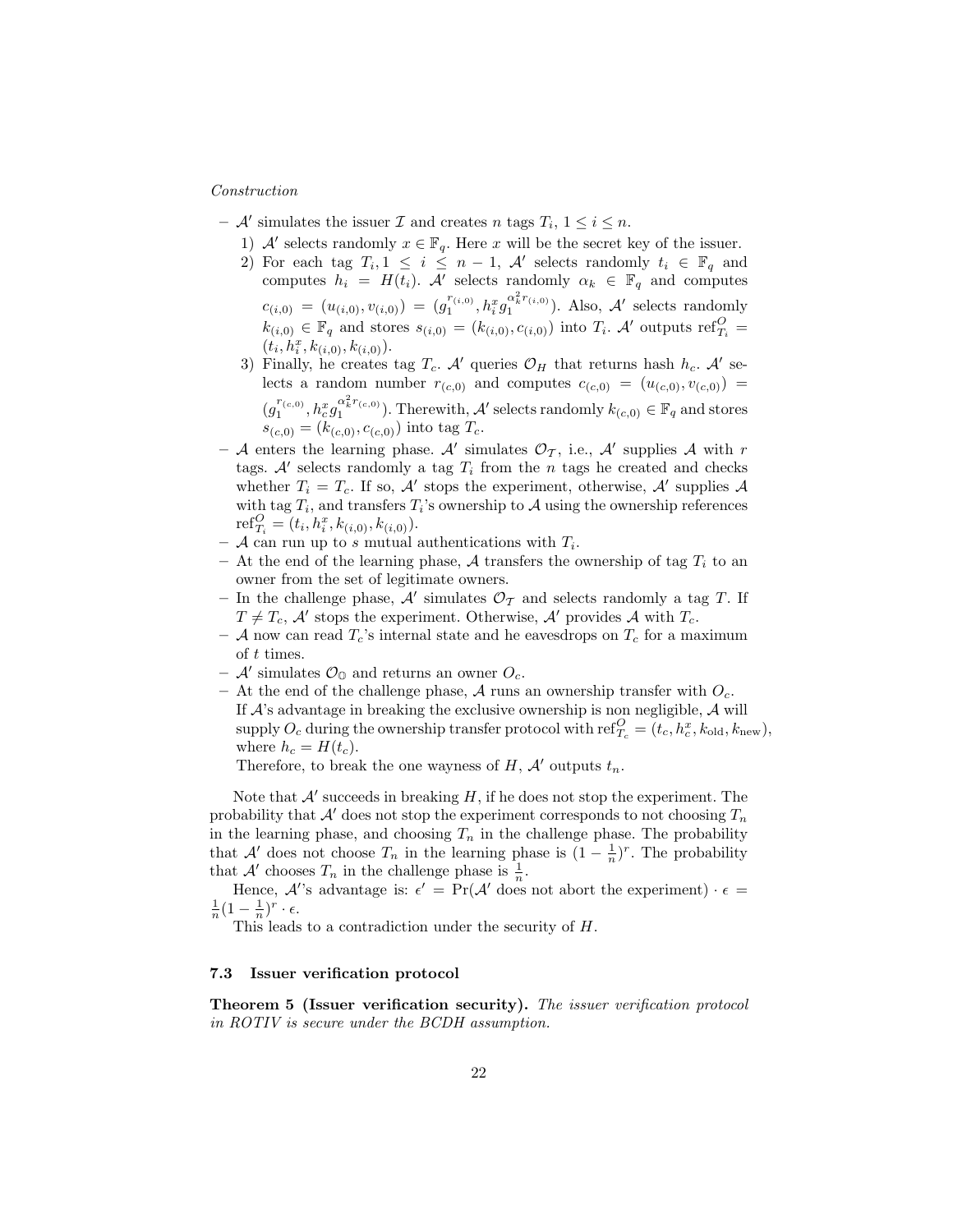*Proof.* Assume there is an adversary  $\mathcal{A}(r, s, \epsilon)$  who breaks the issuer verification protocol with a non negligible advantage  $\epsilon$ , we build an adversary  $\mathcal{A}'$  that uses A to break the BCDH assumption with a non negligible advantage  $\epsilon'$ .

**BCDH** assumption: Given  $g_1, g_1^x, g_1^y, g_1^z \in \mathbb{G}_1$  and  $g_2, g_2^x, g_2^y \in \mathbb{G}_2$ , the probability to compute  $e(g_1, g_2)^{xyz}$  is negligible.

Let  $\mathcal{O}_{BCDH}$  be an oracle, when queried selects randomly  $x, y, z \in \mathbb{F}_q$  and returns  $g_1, g_1^x, g_1^y, g_1^z, g_2$ ,

$$
g_2^x, g_2^y.
$$

Rationale If A has a non negligible advantage in succeeding in the issuer verification experiment, A will be able to output valid verification references for a fake tag  $T_c$  which he creates. That is,  $\text{ref}_{T_c}^V = (A_c, B_c, C_c) = (t_c, h_c^x, C_c)$ , where  $h_c$  is the hash of  $t_c$ . Therefore, to break the BCDH assumption,  $\mathcal{A}'$  simulates the outputs of  $H$  as a random oracle during the issuer verification experiment. When A queries H with  $T_c$ 's identifier  $t_c$ , A' selects randomly  $r_c \in \mathbb{F}_q$  and outputs  $h_c = H(t_c) = g_1^{z r_c}$ .

At the end of the challenge phase,  $\mathcal A$  outputs a valid tuple: ref $_{T_c}^V = (A_c, B_c, C_c) =$  $(t_c, h_c^x, C_c) = (t_c, g_1^{xzr_c}, C_c)$ . To break BCDH A' outputs  $e(g_1, g_2)^{xyz} = e(g_1^{xzr_c}, g_2^y)^{r_c^{-1}}$ .

Random oracle H On a query  $H(t)$ , if t has never been queried before,  $\mathcal{A}'$  picks  $r_t \in \mathbb{F}_q$  and stores the pair  $(t, r_t)$  in a table  $T_H$ . Then, A' flips a random coin  $\text{coin}(t) \in \{0, 1\}$  such that:  $\text{coin}(t) = 1$  with probability p, and is equals to 0 with probability 1 – p. To compute  $H(t)$ , A' checks  $\text{coin}(t)$ : if  $\text{coin}(t) = 0$ , A' looks up  $r_t$  in  $T_H$ , and answers  $H(t) = g_1^{r_t}$ . Otherwise, if  $\text{coin}(t) = 1$ ,  $A'$  answers with  $H(t) = (g_1^z)^{r_t}.$ 

## Construction

- $-$  A' first queries  $\mathcal{O}_{\text{BCDH}}$  to receive  $g_1, g_1^x, g_1^y, g_1^z \in \mathbb{G}_1$  and  $g_2, g_2^x, g_2^y \in \mathbb{G}_2$ .
- A' simulates an issuer  $\mathcal I$  of public key  $g_2^x$  to create r tags  $T_i$ :
	- 1) He selects randomly  $t_i \in \mathbb{F}_q$ , then computes  $h_i = H(t_i)$  as above. If  $\text{coin}(t_i) = 1$  A' aborts the experiment. Otherwise, A' computes  $h_i^x$ . To do so, he looks up his table  $T_H$  for  $t_i$ , gets  $r_{t_i}$ , and computes  $h_i^x = (g_1^x)^{r_{t_i}}$ . A' selects randomly  $\alpha_k$ ,  $r_{(i,0)} \in \mathbb{F}_q$  and computes  $c_{(i,0)} = (u_{(i,0)}, v_{(i,0)}) =$  $(g_1^{r_{(i,0)}}, h_i^x g_1^{\alpha_k^2 r_{(i,0)}}).$

Finally, A' chooses randomly a key  $k_{(i,0)} \in \mathbb{F}_q$  and stores  $s_{(i,0)} = (k_{(i,0)}, c_{(i,0)})$ into  $T_i$ .

- 2) A' stores the ownership references of tag  $T_i$ , ref $_{T_i}^O = (k_{(i,0)}, k_{(i,0)}, h_i, h_i^x)$ .
- $-$  A enters the learning phase.
- A' simulates  $\mathcal{O}_{\mathcal{T}}$  and supplies A with r tags  $T_i$ . A' using the ownership references of tag  $T_i \operatorname{ref}_{T_i}^O$ , transfers the ownership of  $T_i$  to  $\mathcal{A}$ .
- Provided with the ownership references  $A$  has full control of  $T_i$ , and he can now run s authentications with  $T_i$  and s issuer verification for tag  $T_i$ . At the end of the learning phase,  $A$  transfers the ownership of  $T_i$ .
- In the challenge phase,  $\mathcal{A}'$  simulates the verifier  $\mathcal{V}$ .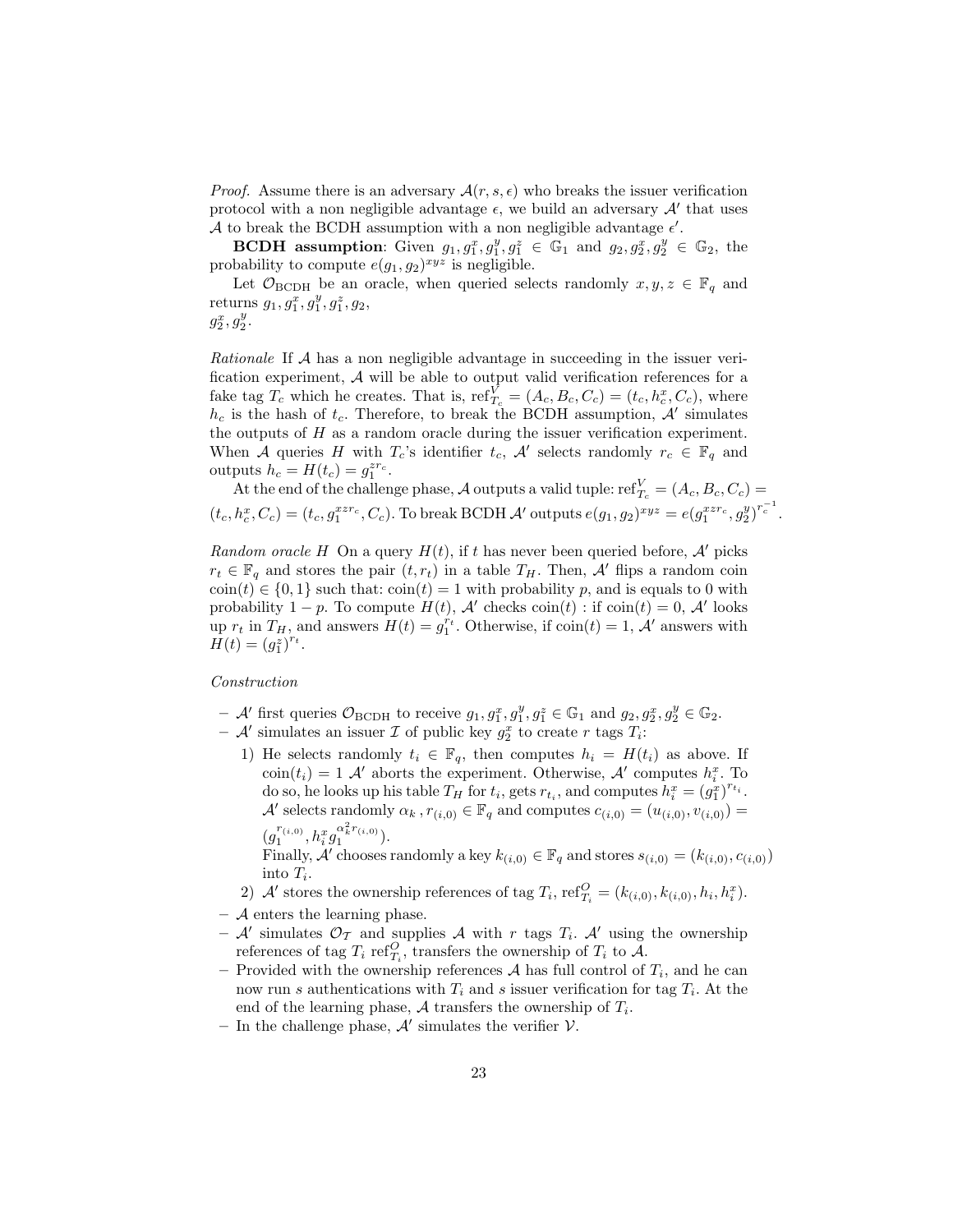$-$  A is required to create a new tag  $T_c$ . Therefore, A selects randomly  $t_c \in \mathbb{F}_q$ and queries H. To answer this query, A' flips a coin  $\text{coin}(t_c)$ , if  $\text{coin}(t_c) = 0$ , A' stops the experiment. Otherwise, A' selects randomly  $r_c \in \mathbb{F}_q$  and answers with  $h_c = (g_1^z)^{r_c} = g_1^{z r_c}$ .

If  $A$ 's advantage in breaking ROTIV verification protocol is non negligible, A will output valid verification references  $\text{ref}_{T_c}^V$  for  $T_c$  during the issuer verification protocol. That is:

ref<sup>V</sup><sub>T<sub>c</sub></sub> = 
$$
(A_c, B_c, C_c) = (t_c, h_c^x, C_c) = (t_c, (g_1^{z_{T_c}})^x, C_c)
$$

Finally, to break BCDH,  $\mathcal{A}'$  computes

$$
e(B_c, g_2^y)^{r_c^{-1}} = e(h_c^x, g_2^y)^{r_c^{-1}} = e(g_1^{x z r_c}, g_2^y)^{r_c^{-1}} = e(g_1, g_2)^{xyz}
$$

Note that  $A'$  succeeds in breaking BCDH if he does not stop this experiment.  $\mathcal{A}'$  does not stop the experiment, if for all the r tags  $T_i$  in the learning phase,  $\text{coin}(t_i) = 0$ , and if for tag  $T_c \text{ coin}(t_c) = 1$ .

Therefore the probability that  $\mathcal{A}'$  does not stop the experiment is  $p(1-p)^r$ . Thus,  $\mathcal{A}'$ 's advantage is:

$$
\epsilon' = p(1-p)^r \cdot \epsilon
$$

If  $\epsilon$  is non negligible, so is  $\epsilon'$ . This leads to a contradiction under the BCDH assumption.

# 8 Related work

Molnar et al. [13] address the problem of ownership transfer in RFID systems by using tag pseudonyms and relying on a trusted third party. Here, the TTP is the only entity than can identify tags. To transfer ownership of tag  $T$ , the current owner of T,  $O_{(T,k)}$ , and the prospective owner of T,  $O_{(T,k+1)}$ , contact the TTP. who then, provides  $O_{(T, k+1)}$  with T's identity. Once the ownership transfer of T takes place, the TTP refuses identity requests from T's previous owner  $O_{(T,k)}$ . However, relying on a TTP is a drawback: in many scenarios, the availability of a trusted third party during tag ownership transfer is probably unrealistic.

Other solutions based on symmetric primitives have been proposed by Lim and Kwon [12], Fouladgar and Afifi [6], Song [17], and Kulseng et al. [10]. These schemes however suffer as discussed in section 2.2 from three major drawbacks: 1.) tag identification and authentication is linear in the number of tags, 2.) desynchronization and 3.) no tag issuer verification.

Kapoor and Piramuthu [9] suggests a two party ownership transfer protocol based on keyed hash functions. In order to provide forward unlinkability, the new owner of tag T,  $O_{(T, k+1)}$  does not have access to the key of the previous owner  $O_{(T, k+1)}$ . Also, to cope with desynchronization, T's owner does not update the shared key unless he receives an acknowledgment from T. However, as the scheme relies on symmetric primitives it still suffers from linear time authentication and lack of issuer verification.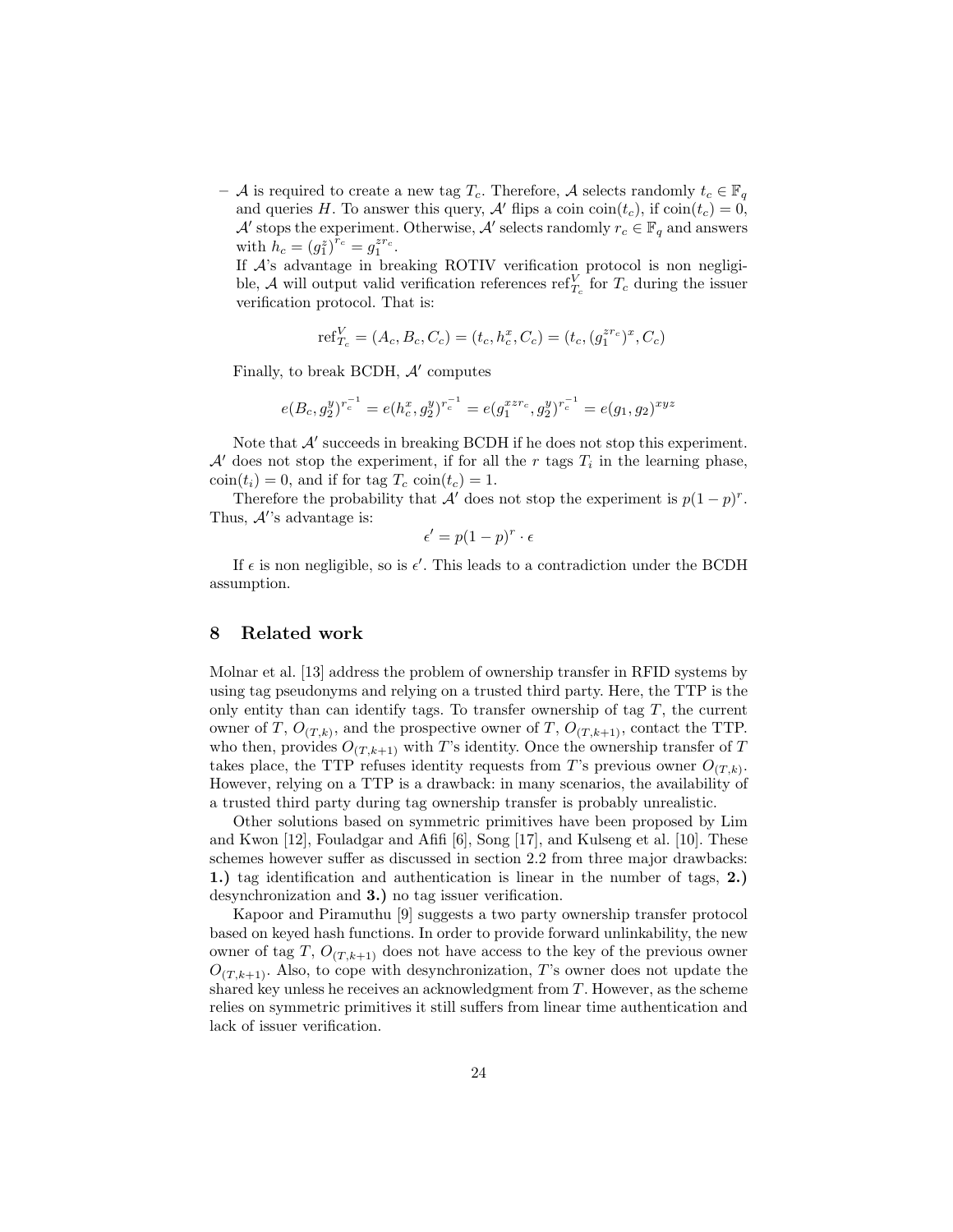Dimitrou [5] proposes a solution to ownership transfer that relies on symmetric cryptography while relaxing the privacy requirements for both backward and forward unlinkability. Unlike previous schemes on ownership transfer, this solution allows an owner of a tag to revert the tag to its original state. This is useful for after sales services where a retailer can recognize a sold tag T. Note that ROTIV offers the same feature: a tag T's unique identifier will allow any owner to verify whether he owned T before or not.

# 9 Conclusion

In this paper, we presented ROTIV to address security and privacy issues related to RFID ownership transfer in supply chains. Moreover, ROTIV enables ownership transfer together with issuer verification. Such verification will prevent partners in a supply chain from injecting fake products. ROTIV's main idea is to store a signature of the issuer in tags that can be verified by every partner in the supply chain. Also, to allow for efficient ownership transfer, RO-TIV comprises an efficient, constant time authentication protocol. To guarantee tag privacy, we use re-encryption and key update techniques. Despite the high security and privacy properties, ROTIV is lightweight and requires a tag to only evaluate a hash function.

# References

- [1] G. Ateniese, J. Camenisch, and B. de Medeiros. Untraceable rfid tags via insubvertible encryption. In CCS '05: Proceedings of the 12th ACM conference on Computer and communications security, pages 92–101, New York, NY, USA, 2005. ACM. ISBN 1-59593-226-7.
- [2] G. Ateniese, J. Kirsch, and M. Blanton. Secret handshakes with dynamic and fuzzy matching. In Proceedings of the Network and Distributed System Security Symposium, NDSS. The Internet Society, 2007.
- [3] L. Ballard, M. Green, B. de Medeiros, and F. Monrose. Correlation-resistant storage via keyword-searchable encryption. Cryptology ePrint Archive, Report 2005/417, 2005. http://eprint.iacr.org/.
- [4] M. Burmester, B. de Medeiros, and R. Motta. Robust, anonymous RFID authentication with constant key-lookup. In Proceedings of the 2008 ACM symposium on Information, computer and communications security, ASIACCS '08, pages 283– 291, New York, NY, USA, 2008. ACM. ISBN 978-1-59593-979-1.
- [5] T. Dimitrou. rfidDOT: RFID delegation and ownership transfer made simple. In Proceedings of International Conference on Security and privacy in Communication Networks, Istanbul, Turkey, 2008. ISBN 978-1-60558-241-2.
- [6] S. Fouladgar and H. Afifi. An Efficient Delegation and Transfer of Ownership Protocol for RFID Tags. In First International EURASIP Workshop on RFID Technology, Vienna, Austria, September 2007.
- [7] Steven D. Galbraith, Kenneth G. Paterson, and Nigel P. Smart. Pairings for cryptographers. Discrete Appl. Math., 156:3113–3121, September 2008. ISSN 0166-218X.